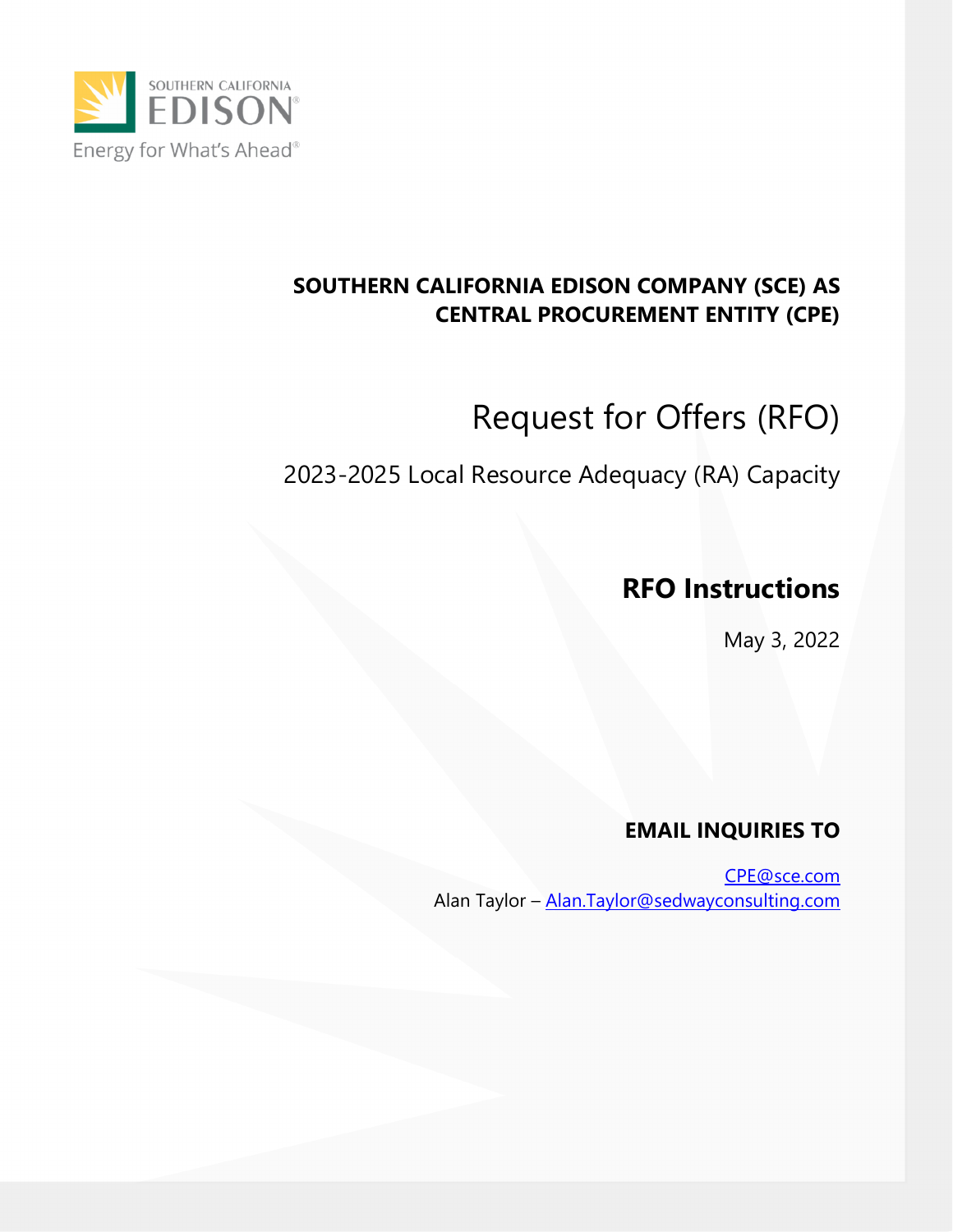## **TABLE OF CONTENTS**

| 1.             |      |                                                                                          |  |
|----------------|------|------------------------------------------------------------------------------------------|--|
| 2.             |      |                                                                                          |  |
| 3.             |      |                                                                                          |  |
| $\overline{4}$ |      |                                                                                          |  |
|                |      |                                                                                          |  |
|                | 4.2. |                                                                                          |  |
|                | 4.3. |                                                                                          |  |
|                |      |                                                                                          |  |
| 5.             |      |                                                                                          |  |
| 6.             |      |                                                                                          |  |
| 7.             |      |                                                                                          |  |
|                |      |                                                                                          |  |
|                | 7.2. |                                                                                          |  |
|                | 7.3. |                                                                                          |  |
| 8.             |      |                                                                                          |  |
| 9.             |      |                                                                                          |  |
|                |      |                                                                                          |  |
|                | 9.2. |                                                                                          |  |
|                |      |                                                                                          |  |
|                |      |                                                                                          |  |
|                |      |                                                                                          |  |
|                |      |                                                                                          |  |
|                |      |                                                                                          |  |
|                |      |                                                                                          |  |
|                |      |                                                                                          |  |
|                |      |                                                                                          |  |
|                |      |                                                                                          |  |
|                |      |                                                                                          |  |
|                |      |                                                                                          |  |
|                |      | Exhibit B2 - CPE Pro Forma RA Purchase and Sale Agreement w/ Financially Settled Toll 29 |  |
|                |      |                                                                                          |  |
|                |      |                                                                                          |  |
|                |      |                                                                                          |  |
|                |      |                                                                                          |  |
|                |      |                                                                                          |  |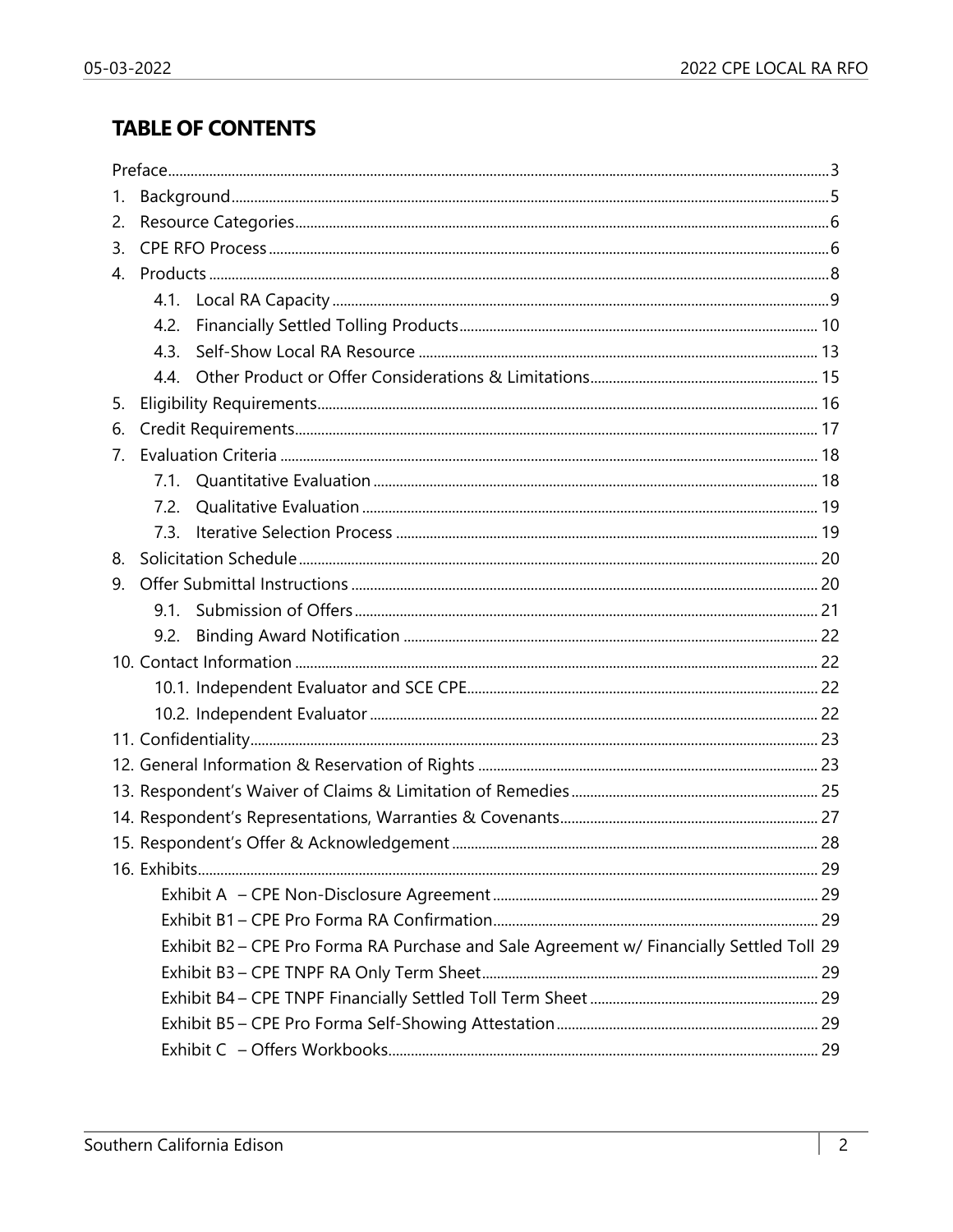#### **Preface**

#### **IMPORTANT – COMMUNICATIONS/INDEPENDENT EVALUATOR:**

The primary method for exchange of information or documents concerning the 2022 CPE Local RA RFO ("RFO"), including any such exchange concerning the preparation or submission of Offers to SCE CPE, will be via PowerAdvocate® ("Power Advocate") website at:

#### https://www.poweradvocate.com/pR.do?okey=115258&pubEvent=true

(the "Website"). All participants interested in submitting Offers into the RFO will need to pre-register with Power Advocate. Participants who do not yet have an existing Power Advocate account must first register to create a username and password with Power Advocate to receive access to the RFO materials (event code 115258). Users with an existing Power Advocate account may request access using the Website.

For additional information on registering on Power Advocate, please visit:

https://www.poweradvocate.com/WebHelp\_Sourcing\_Intel\_Supplier/Content/Resources/ Sourcing\_Intel\_Supplier\_Guide.pdf

SCE CPE strongly encourages participants to register with Power Advocate well before Offers are due. Power Advocate registrants should be listed under the parent company of the entity submitting the Offer, not its contractors, subcontractors, consultants, or agents.

For any registration or access issues, please contact support@poweradvocate.com

Each Offer should be uploaded as a "Commercial and Administrative" document type in Power Advocate and should be in a separate zip file. The zip file must contain all of the project materials for the applicable Offer. Please make sure that file names for your submittals do not contain any special characters, such as  $*84#$ , and utilize the following naming convention: OfferorName\_ProjectName\_FileName. For example:

"ABCCompany\_ProjectRose\_Generation\_profile.xlsx."

SCE CPE may, in its sole discretion, decline to respond to any email or other inquiry about the RFO without liability or responsibility.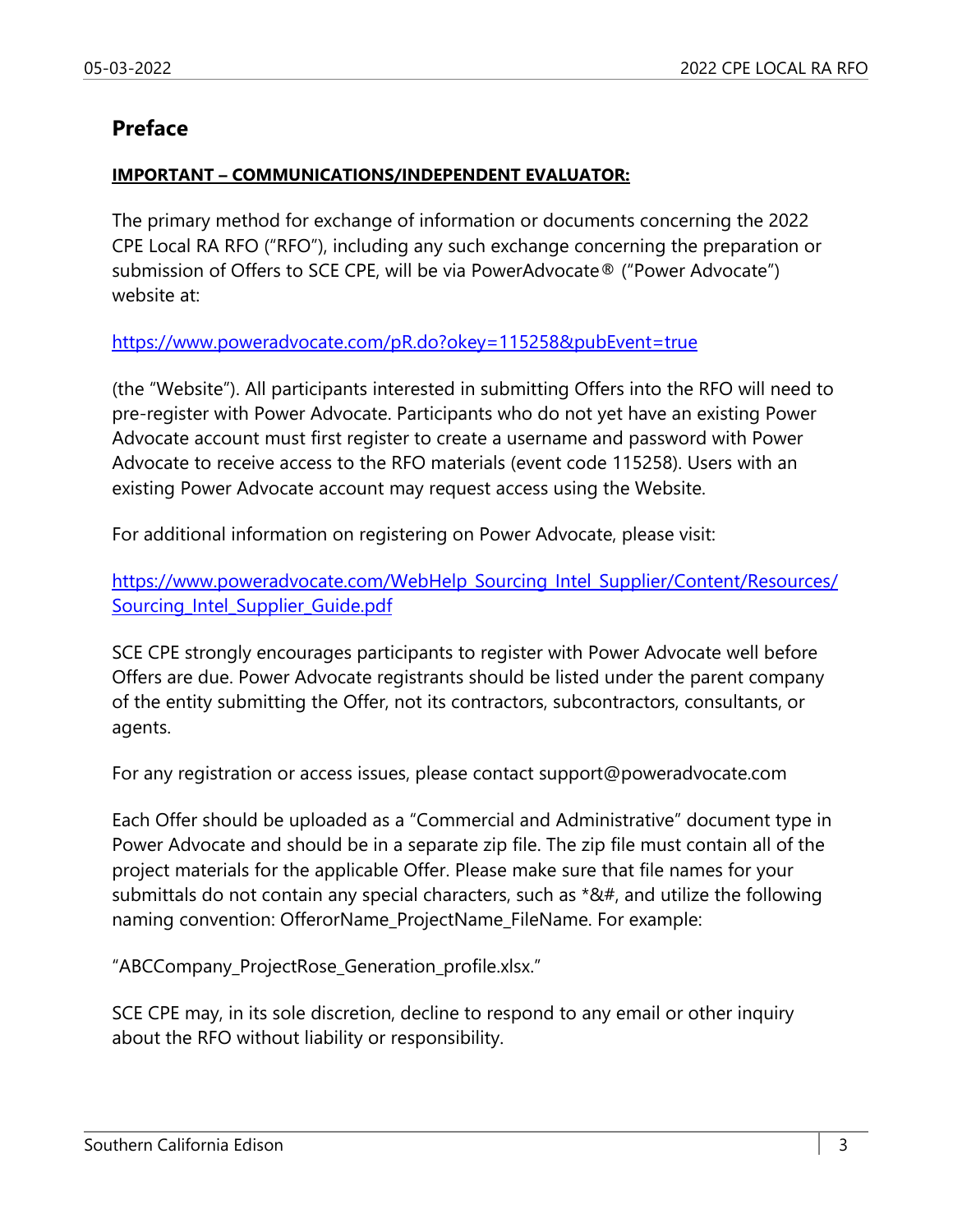In accordance with the requirements set forth in D.20-06-002, CPE has engaged an independent evaluator ("IE") to evaluate and report on the RFO, including the evaluation and selection process for the RFO. The IE will review all Offers and must be copied on all communications outside Power Advocate between SCE CPE and Offerors.

Sedway Consulting is the IE for the RFO and can be reached at Alan.Taylor@sedwayconsulting.com.

**Note:** The IE requires Offerors to submit the entire complete and conforming Offer submittal package directly to Sedway Consulting separate from, and in addition to, the Offer package that is submitted to SCE CPE via the PowerAdvocate Website. **Please do not copy SCE CPE on the email submittal package to the IE.**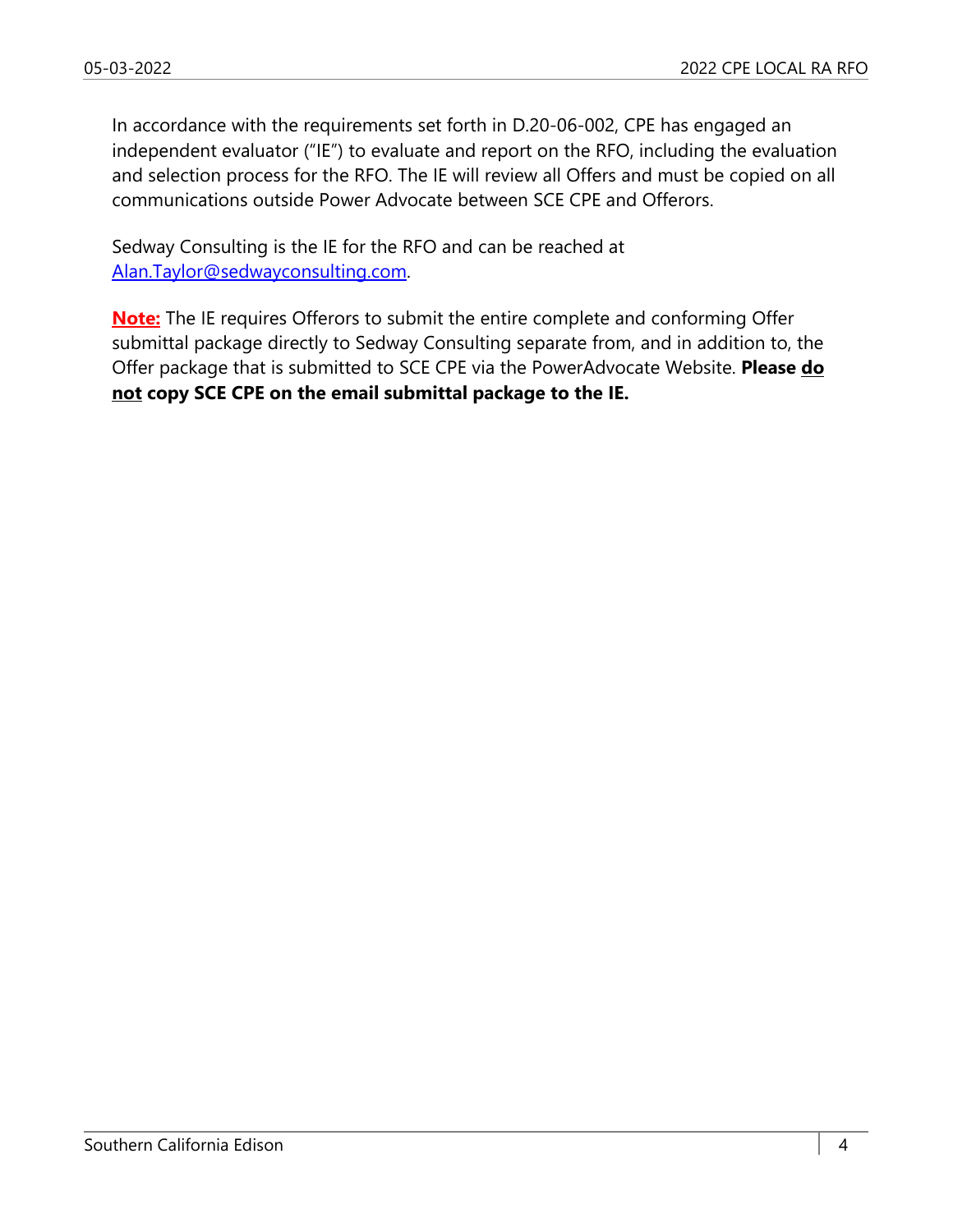## **1. Background**

Pursuant to D.20-06-002, D.20-12-006, and D.22-03-034 ("Decisions"), Southern California Edison ("SCE") has been ordered to serve as the Central Procurement Entity ("CPE" or "SCE CPE") for multi-year ahead local Resource Adequacy ("RA") obligations for the SCE Transmission Access Charge ("TAC") area.

With this solicitation, SCE CPE seeks to fulfill RA Capacity in Los Angeles Basin ("LAB") and Big Creek-Ventura ("BCV") local areas for delivery periods starting January 1, 2023 to December 31, 2025. SCE CPE will consider offers of local RA from all eligible sources including (1) any existing local resource that does not have a contract, (2) any new local resource that can be brought online in time to meet solicitation requirements, and (3) any Load Serving Entities ("LSEs") or third-party with an existing local RA contract (collectively, the **"2022 CPE Local RA RFO"** or **"RFO"**).

The purpose of this document (the "RFO Instructions") is to provide respondents to the RFO ("Respondents") with information on the schedule, offer submittal, evaluation and selection process, and to set forth the terms and conditions of Respondents' participation in this RFO.

Capitalized terms not defined in these RFO Instructions have the meanings ascribed to them in the applicable Exhibits hereto or the current California Independent System Operator ("CAISO") tariff and protocol provisions, including any current CAISOpublished "Operating Procedures" and "Business Practice Manuals," as amended or supplemented from time to time (the "CAISO Tariff").

SCE CPE will utilize Sedway Consulting as the IE in connection with this RFO.

*The Non-Disclosure Agreement, either as set forth in (a) Exhibit A, which must be executed by Respondents and submitted to SCE CPE no later than the Offer Submission Deadline, or (b) an evergreen Non-Disclosure Agreement in place with SCE, limit Respondents' ability to engage in communications with any other actual or potential participants in the RFO concerning this solicitation, price terms in Offers, and related matters.* 

*In the event that a Respondent desires to (a) act as a marketing agent for a third party, (b) act as a credit sleeve for a third party, or (c) otherwise act as an agent or representative of a third party, in each case with respect to any Offer in the RFO, such Respondent and the third party such Respondent is proposing to represent should contact SCE CPE and seek a waiver or amendment of such confidentiality provisions, which SCE CPE may or may not grant in its sole discretion.*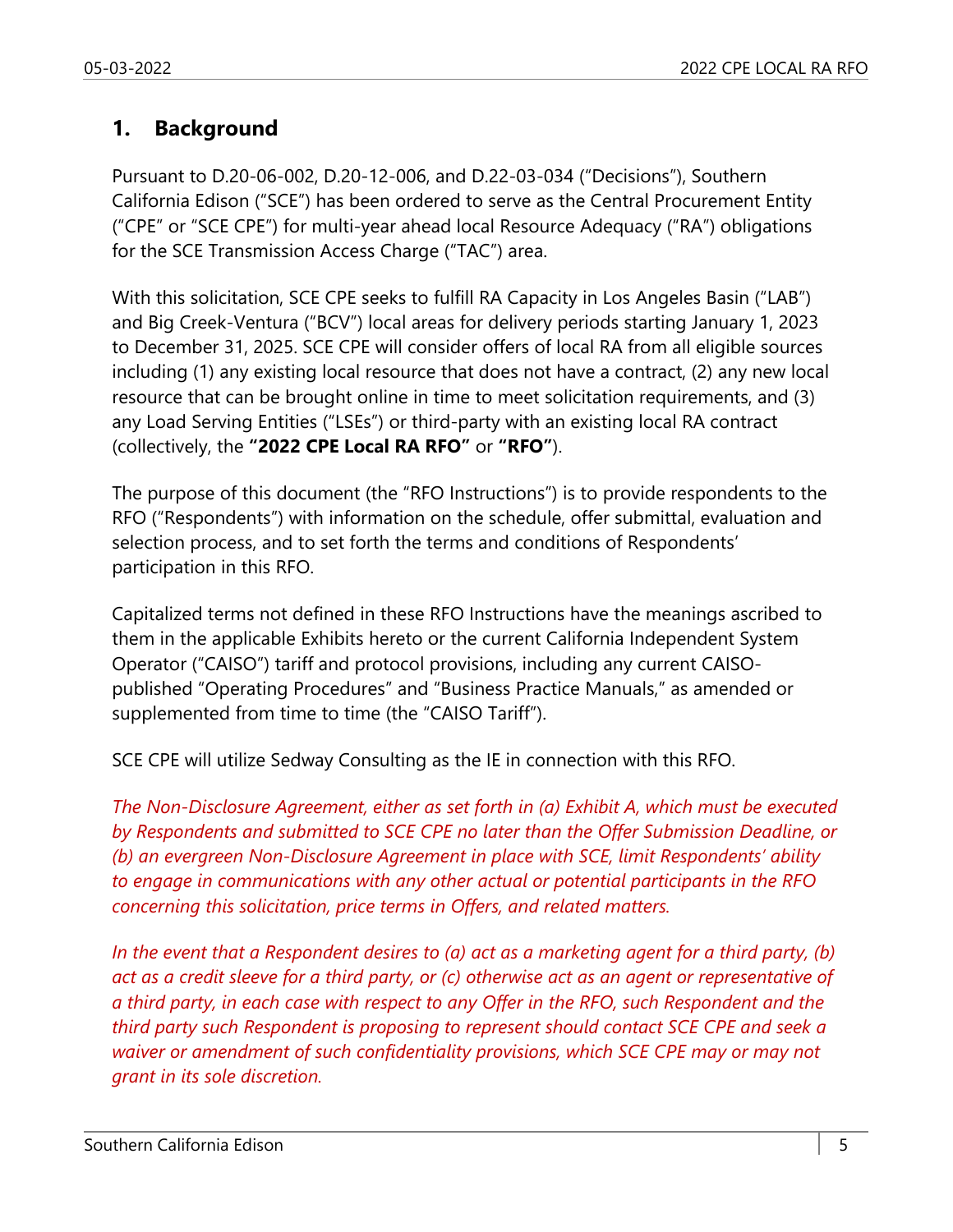*Such a Respondent and the third party such Respondent proposes to represent should be prepared to provide SCE CPE with a written description of the proposed relationship between such parties and the proposed structure of their Offers. SCE CPE reserves the right, in its sole discretion, to disqualify those Respondents that have not complied with the provisions of this paragraph.* 

## **2. Resource Categories**

#### **Self-Shown Resources:**

CPUC jurisdictional LSEs, including investor-owned utilities ("IOUs"), that (1) already have contracts for the purchase of local RA from resources located in LAB or BCV local areas or (2) own resources located in LAB or BCV local areas can commit ("Self-Show") the local RA of those resources to SCE CPE. These Self-Shown commitments will reduce the total amount of local RA that SCE CPE will need to procure through other methods.

Local RA that is Self-Shown to SCE CPE from certain preferred, energy storage, and hybrid resources are eligible for compensation up to an administratively pre-determined price as set by the CPUC. See section 4.3 of these RFO Instructions for additional details. Local RA from all other Self-Shown Resources will not be eligible for compensation.

#### **Procured Resources:**

SCE CPE may also procure local RA from resources through the all-source competitive solicitation process. SCE CPE can use local RA from procured resources to meet its local RA procurement obligation.

## **3. CPE RFO Process**

SCE CPE intends to procure local RA from the resource categories identified above to meet its local RA procurement obligations using two distinct processes:

#### **Non-Compensated Self-Show Commitment Process:**

In advance of procuring local RA resources, SCE CPE seeks commitment from LSEs to Self-Show local RA for no compensation. LSEs who Self-Show local RA can keep those same resources to fulfill their system (and flex) RA obligations. In addition, any Self-Shown resources reduce SCE CPE's overall procurement obligation and thus lowers the cost to all customers. LSEs who submit a non-compensated Self-Shown offer to SCE CPE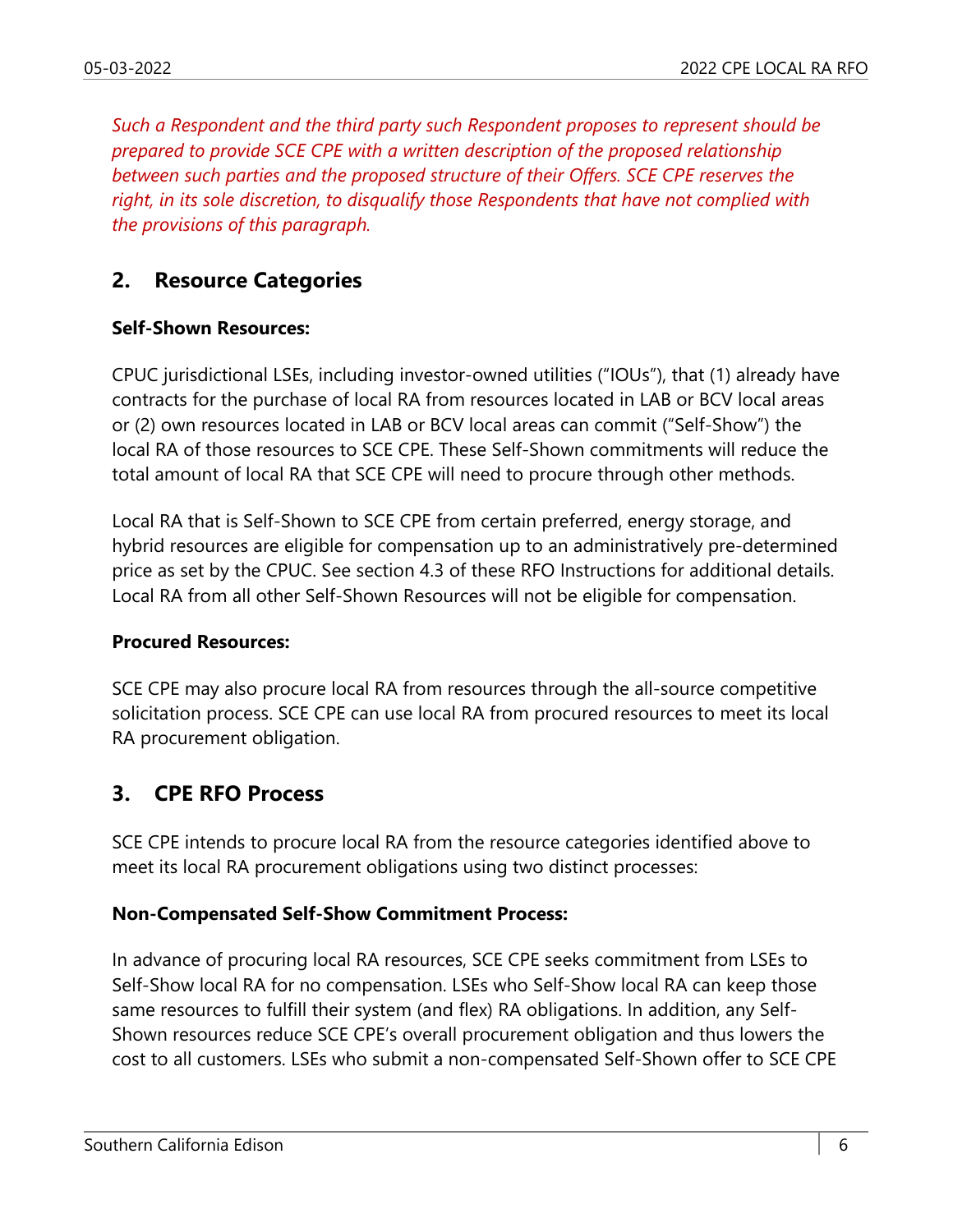are prohibited from using that same resource during the same showing month(s) to participate in the competitive process described below.

#### **Competitive Offer Process:**

SCE CPE will conduct a competitive all-source solicitation to procure local RA. The products solicited within the RFO include:

**Compensated Self-Shown Resources:** SCE CPE seeks commitments from LSEs to Self-Show certain preferred, energy storage, and hybrid resources for compensation. LSEs who Self-Show local RA can keep those same resources to fulfill its system (and flex) RA obligations. In addition, any Self-Shown resources reduce SCE CPE's overall procurement obligation and thus lowers the cost to all customers. LSEs who submit offers for compensated Self-Shown resources cannot submit another competitive offer for the same resource during the same showing month(s)

 **Option to Self-Show for No Compensation:** LSEs have the option to indicate in their offers that the local RA from compensated Self-Shown resources will be Self-Shown for no compensation if their offer is not selected as part of the competitive offer process (back up offer). Respondents can indicate this in the offer workbooks

**Compensated Offered Resources:** SCE CPE seeks offers from all market participants for bundled RA (inclusive of system and flexible RA attributes, if applicable) from local resources that are both new and existing. Market participants have the option to include financially settled energy value as part of their offer. Participants wishing to include energy value must submit an offer for a financially settled tolling product as described in section 4 below

 **Option to Self-Show for No Compensation:** LSEs have the option to indicate in their offers that the local RA from compensated offered resources will be Self-Shown for no compensation if their offer is not selected as part of the competitive offer process (back up offer). Respondents can indicate this in the offer workbooks

SCE CPE will conduct a complete and conforming process on all offers to ensure that they meet RFO requirements. SCE CPE will collectively evaluate all conforming noncompensated Self-Shown offers and competitive offers.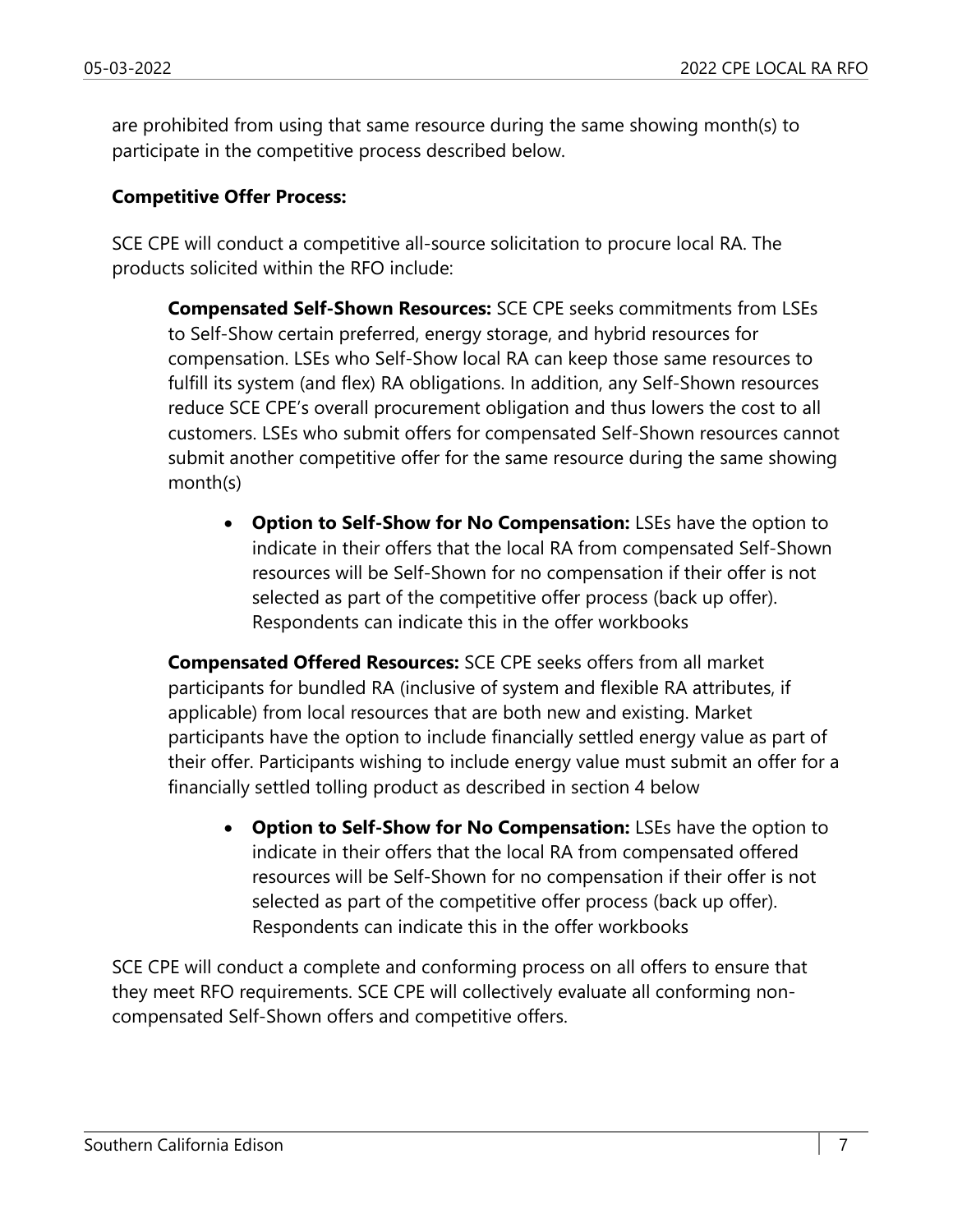| <b>Process</b>                                                     | <b>Resource Category</b>                                                                 | <b>Participant</b><br><b>Type</b> |
|--------------------------------------------------------------------|------------------------------------------------------------------------------------------|-----------------------------------|
| Non-Compensated Self-<br><b>Shown Commitment</b><br><b>Process</b> | Non-Compensated Self-Shown resources                                                     | <b>LSEs</b>                       |
| <b>Competitive Offer Process</b>                                   | Compensated Self-Shown resources<br>LSEs may include back up offer<br>as described above | <b>LSEs</b>                       |
|                                                                    | Compensated offered resources<br>LSEs may include back up offer<br>as described above    | All market<br>participants        |

#### **Table 3.1 – Summary of 2022 CPE Local RA Solicitation Resources**

## **4. Products**

| <b>Compensated</b><br><b>Products</b> | <b>Description</b>                                                       |
|---------------------------------------|--------------------------------------------------------------------------|
| Local RA Capacity                     | Local RA Capacity with all RA attributes (local, system,<br>$\bullet$    |
| ("RA-Only")                           | and if applicable, flex) from generators with an NQC                     |
| <b>Financially Settled</b>            | Financially settled tolling agreement which will include an<br>$\bullet$ |
| <b>Tolling Product with</b>           | energy settlement calculation. SCE will not serve as the                 |
| Local RA Capacity                     | scheduling coordinator and will have no dispatch rights.                 |
|                                       | SCE CPE will consider only the following resource types                  |
|                                       | for financially settled tolling product:                                 |
|                                       | Gas Fired Generation (GFG)                                               |
|                                       | In Front of the Meter Energy Storage (IFOM ES)<br>$\circ$                |
|                                       | Combined Heat and Power (CHP)<br>$\Omega$                                |
| Self-Show Local RA                    | LSEs Self-Show local RA Capacity to the CPE from certain<br>$\bullet$    |
| Resource                              | preferred, energy storage, and hybrid resources for a                    |
|                                       | premium. LSEs retain system and flexible RA Capacity                     |
|                                       | from any Self-Shown resource                                             |

| <b>Non-Compensated</b><br><b>Products</b> | <b>Description</b>                                                                                       |
|-------------------------------------------|----------------------------------------------------------------------------------------------------------|
| Self-Show Local RA<br>Resource            | • LSEs Self-Show local RA Capacity to the CPE for no<br>compensation. LSEs retain system and flexible RA |
|                                           | Capacity from any Self-Shown resource                                                                    |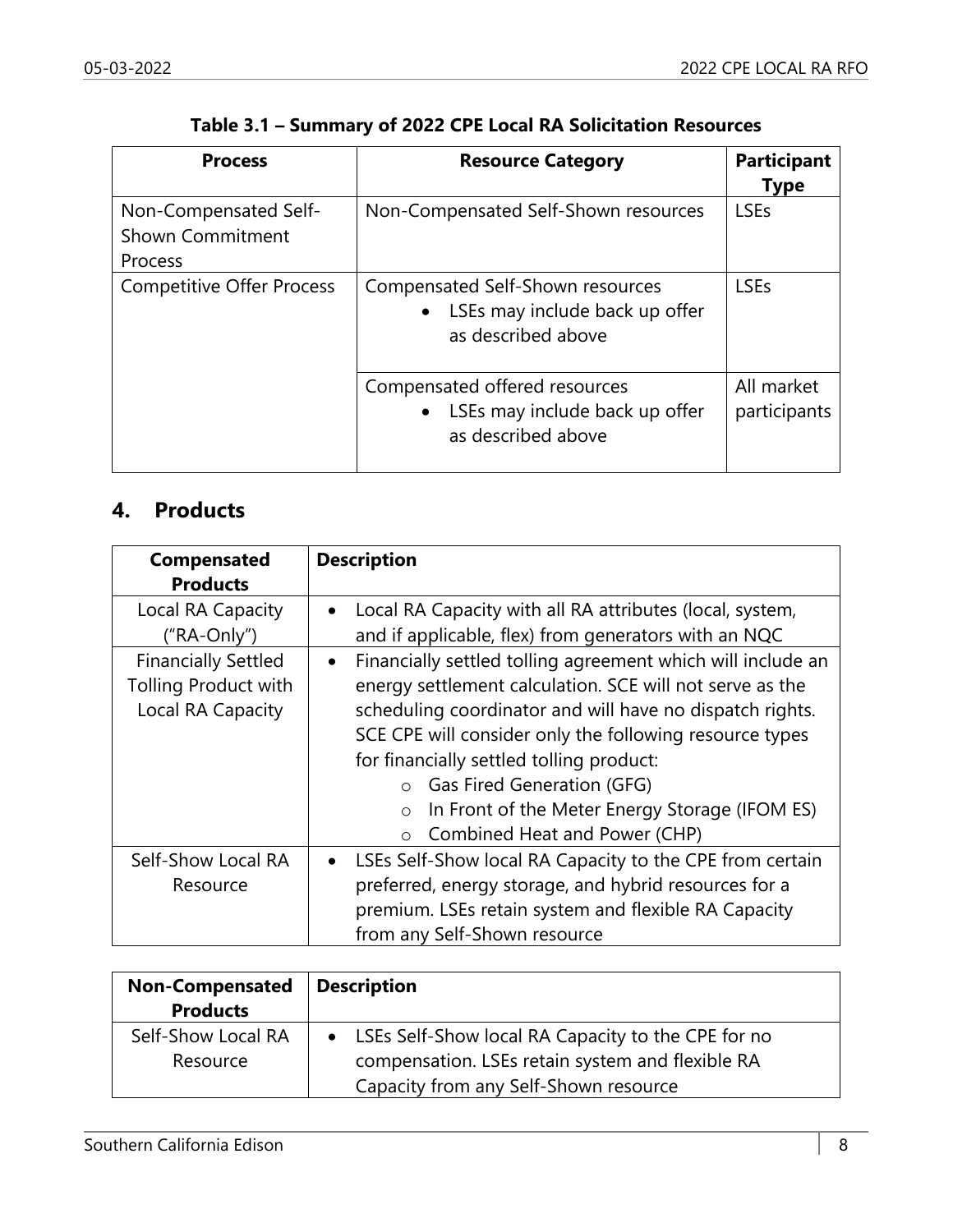The RA Capacity must be from specifically identified generating units that have a NQC assigned by the CAISO and must be able to count toward SCE CPE's local RA requirement. For new-build generation, the projected NQC will be used. Local RA from all contracting channels must be eligible for inclusion in the Multi Year-Ahead, Year-Ahead and Month-Ahead compliance filings with the CPUC and CAISO.

## **4.1. Local RA Capacity**

The following table provides a summary and description for the Local RA Capacity product solicited in this RFO.

| <b>Product</b>             | <b>Local RA Capacity</b>                                                     |
|----------------------------|------------------------------------------------------------------------------|
|                            | (including any system and flex RA)                                           |
| Delivery Point             | LAB or BCV                                                                   |
| <b>Flexible Attribute</b>  | With or Without                                                              |
| Eligible Resources         | All existing resources with an NQC or new resources<br>with an estimated NQC |
| Minimum Volume             | 1 MW                                                                         |
| <b>Delivery Period</b>     | Monthly (min 1 month)                                                        |
|                            | SCE CPE has preference for delivery terms between 1 to<br>36 months          |
| <b>Earliest Start Date</b> | January 1, 2023 but no later than December 1, 2025                           |
|                            | • For 2023, SCE CPE has a preference for delivery                            |
|                            | between August to December in LAB                                            |

*Table 4.1: Local RA Capacity* 

#### **SCE CPE Purchase**

Respondents may Offer to sell to SCE CPE a specified quantity of qualifying and deliverable RA Capacity. This shall be a unit specific, capacity-only product and does not include energy or ancillary services associated with the unit.

Respondents submitting Offers to sell RA Capacity to SCE CPE must either own or have a contractual right to the qualifying and deliverable RA Capacity for the delivery period specified in the applicable agreement.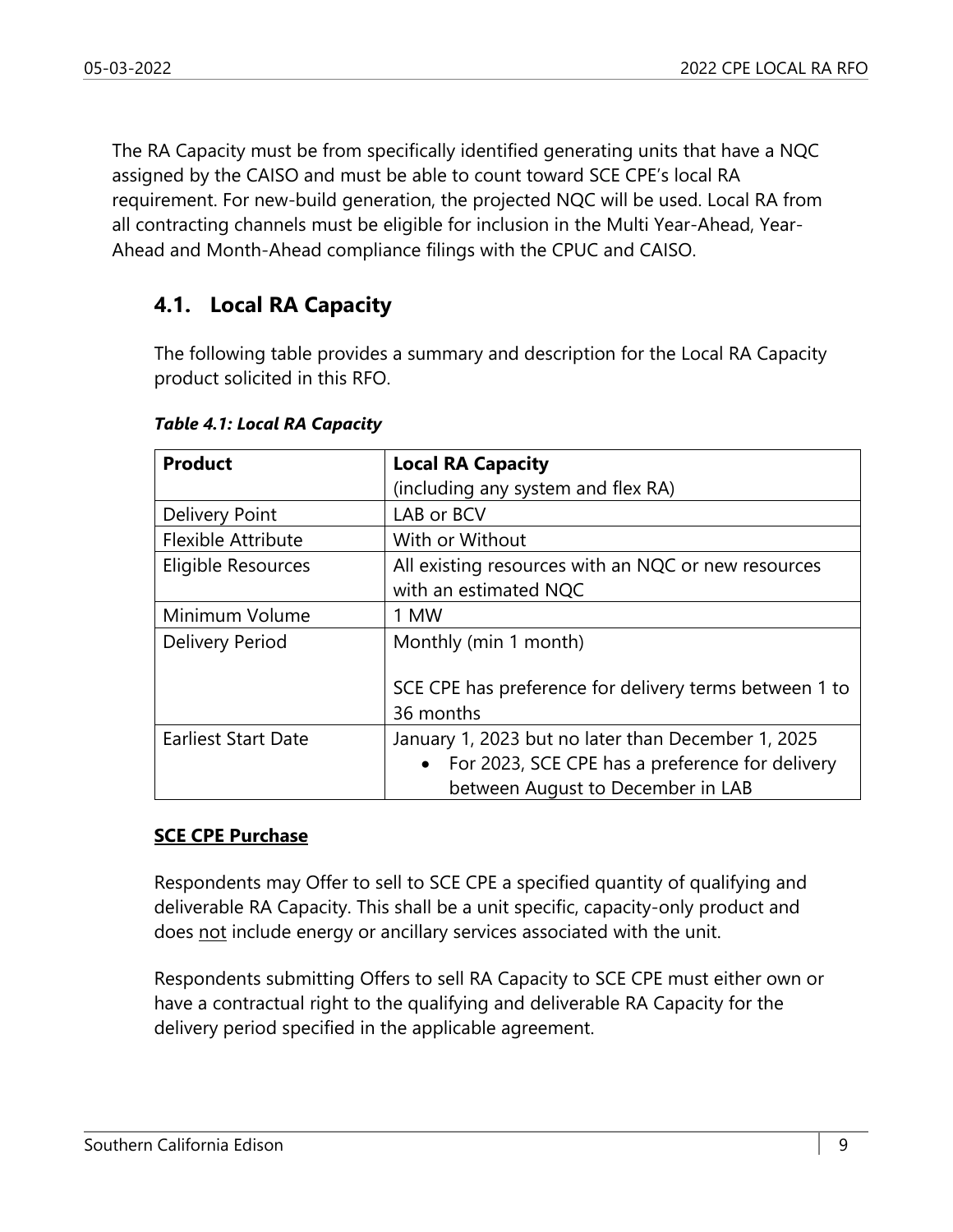For Respondents who, prior to the launch of the RFO, have an executed EEI Master Power Purchase & Sale Agreement, Cover Sheet, EEI Collateral Annex, and Paragraph 10 to the Collateral Annex (collectively, "EEI Agreement") with SCE, Offers for SCE CPE to purchase the RA Capacity from existing generation shall be transacted through the terms described in the RA Capacity Confirmation (the "CPE Pro Forma RA Confirmation"), attached hereto as Exhibit B1.

For Respondents who, prior to the launch of the RFO, do not have an executed EEI Agreement with SCE, Offers for SCE CPE to purchase RA Capacity from existing generation shall be transacted through the terms described in the RA Capacity Purchase and Sale Agreement (the "CPE Pro Forma RA Purchase and Sale Agreement with Financially Settled Toll"), attached hereto as Exhibit B2.

For Respondents submitting Offers from new-build generation, the CPE Technology Neutral Pro Forma ("TNPF") RA Only Term Sheet, attached hereto as Exhibit B3, shall be used as a working template for the transaction.

For in front of the meter energy storage systems connecting to SCE distribution system, any demand charges will be the responsibility of the Seller.

#### **4.2. Financially Settled Tolling Products**

SCE CPE will consider financially settled tolling agreements with the following technology types:

- Gas Fired Generators ("GFG")
- In Front of the Meter Energy Storage ("IFOM ES")
- Combined Heat & Power facilities ("CHP")

#### **Gas Fired Generators**

SCE CPE will consider GFG financially settled tolling offers from a Respondent with a resource that has demonstrated Full Capacity Deliverability Status ("FCDS"). The delivery period must not start earlier than January 1, 2023.

The following table provides a summary and description for the GFG financially settled tolling product solicited in this RFO.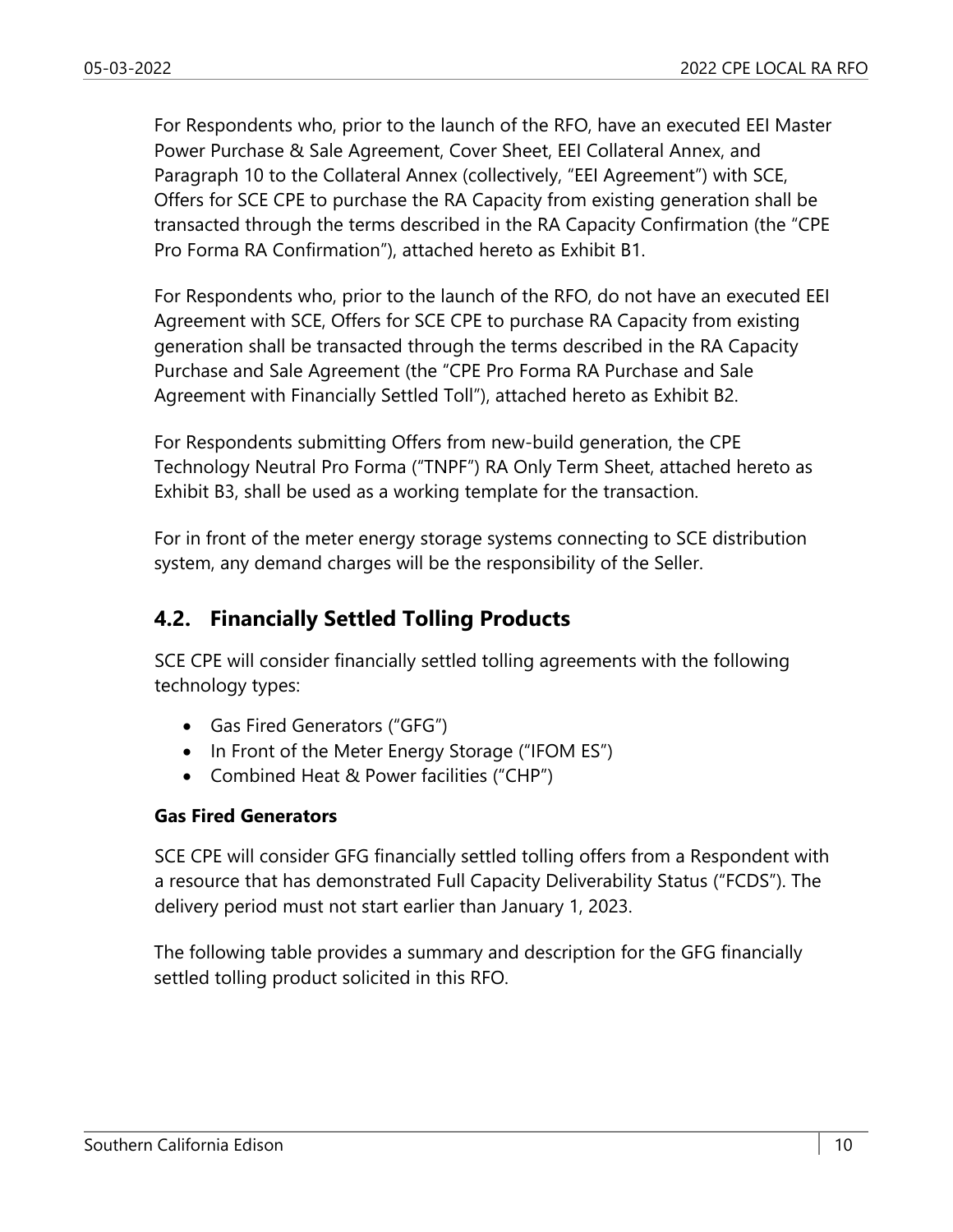| <b>Product(s)</b> | <b>GFG Financially Settled Toll</b>                        |
|-------------------|------------------------------------------------------------|
|                   | SCE will pay a RA capacity price to Seller and Seller will |
|                   | pay SCE an energy settlement amount that                   |
|                   | approximates energy revenue based on the difference        |
|                   | between the electricity price in the day ahead market      |
|                   | and the cost to generate that energy based on gas          |
|                   | prices and other project specific inputs (please see       |
|                   | agreements referenced below for detailed calculations)     |

Eligible Sources | All existing GFG resources with an NQC

36 months

#### *Table 4.2: GFG Financially Settled Toll*

#### **In Front of the Meter Energy Storage**

Delivery Point | LAB or BCV

Delivery Period | Monthly (min 1 month)

Minimum Volume | 5 MW

Respondent may submit Offers for IFOM ES. Eligible projects must use proven, commercially available technology that is scalable to the project size in the LAB or BCV local areas. These projects must also be brought online in time to meet the solicitation requirements.

Earliest Start Date | January 1, 2023 but no later than December 1, 2025 Agreement(s) CPE Pro Forma RA Purchase and Sale Agreement with

Financially Settled Toll – Exhibit B2

SCE CPE has preference for delivery terms between 1 to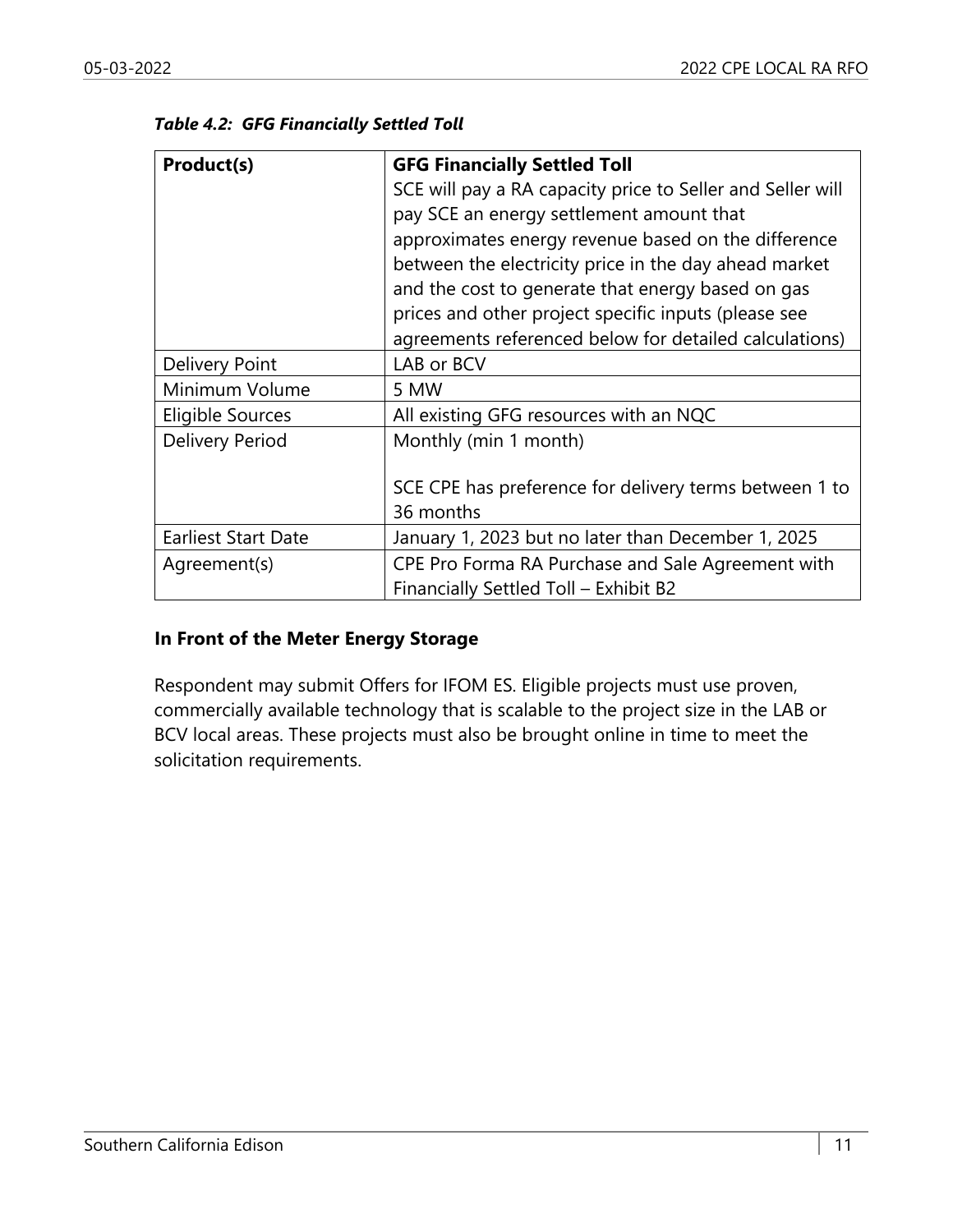| Product(s)                 | <b>IFOM ES Financially Settled Toll</b>                     |
|----------------------------|-------------------------------------------------------------|
|                            | SCE will pay a RA capacity price to Seller and Seller will  |
|                            | pay SCE an energy settlement amount that                    |
|                            | approximates energy revenue for a single                    |
|                            | charge/discharge cycle per day, accounting for the          |
|                            | project's round trip efficiency factor (please see          |
|                            | agreements referenced below for detailed calculations)      |
| <b>Delivery Point</b>      | LAB or BCV                                                  |
| Minimum Volume             | 5 MW                                                        |
| Eligible Sources           | All existing IFOM ES resources with an NQC or new           |
|                            | resources with an estimated NQC                             |
| Delivery Period            | Monthly (min 1 month)                                       |
|                            |                                                             |
|                            | SCE CPE has preference for delivery terms between 1 to      |
|                            | 36 months                                                   |
| <b>Earliest Start Date</b> | January 1, 2023 but no later than December 1, 2025          |
| Agreement(s)               | CPE Pro Forma RA Purchase and Sale Agreement with           |
|                            | Financially Settled Toll (for existing resources) - Exhibit |
|                            | <b>B2</b>                                                   |
|                            | CPE TNPF Financially Settled Tolling Term Sheet (for        |
|                            | new resources) - Exhibit B4                                 |

#### **Combined Heat & Power ("CHP")**

SCE CPE will consider Offers from baseload CHP facilities and dispatchable CHP Utility Pre-Scheduled Facilities.

The following table provides a summary and description for the CHP financially settled toll product solicited in this RFO.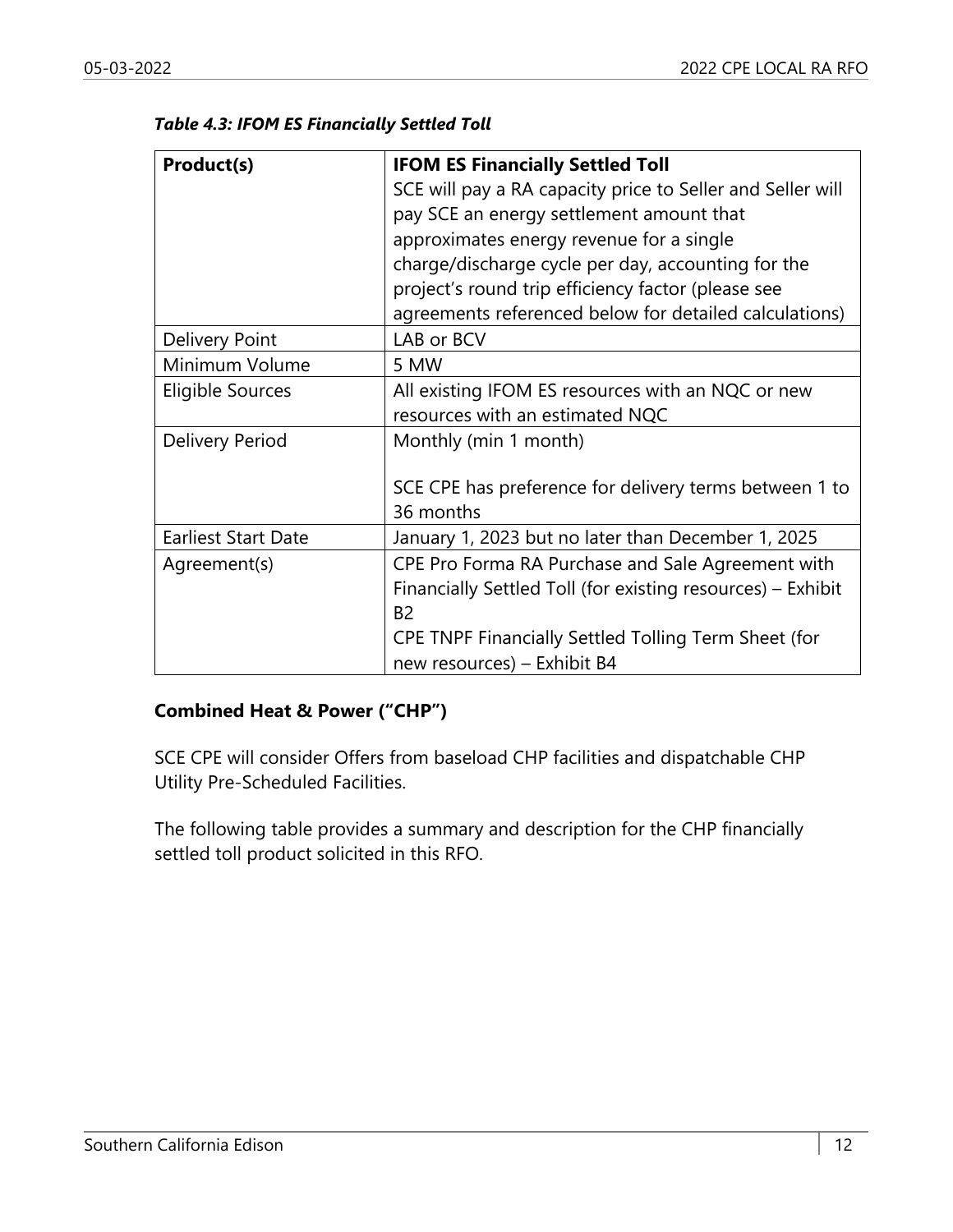| Product(s)                 | <b>CHP Financially Settled Toll</b>                        |
|----------------------------|------------------------------------------------------------|
|                            | SCE will pay a RA capacity price to Seller and Seller will |
|                            | pay SCE an energy settlement amount that                   |
|                            | approximates energy revenue based on the difference        |
|                            | between the electricity price in the day ahead market      |
|                            | and the cost to generate that energy based on gas          |
|                            | prices and other project specific inputs (please see       |
|                            | agreements referenced below for detailed calculations)     |
| <b>Delivery Point</b>      | LAB or BCV                                                 |
| Minimum Volume             | 5 MW                                                       |
| Eligible Sources           | All existing CHP with a NQC                                |
| Delivery Period            | Monthly (min 1 month)                                      |
|                            |                                                            |
|                            | SCE CPE has preference for delivery terms between 1 to     |
|                            | 36 months                                                  |
| <b>Earliest Start Date</b> | January 1, 2023 but no later than December 1, 2025         |
| Agreement(s)               | CPE Pro Forma RA Purchase and Sale Agreement with          |
|                            | Financially Settled Toll - Exhibit B2                      |

*Table 4.4: CHP Dispatchable Financially Settled Toll* 

#### **4.3. Self-Show Local RA Resource**

The Decisions allow LSEs to Self-Show local RA resources while retaining such resources to meet their system and flexible RA obligations. Self-Shown resources will reduce the total procurement cost that SCE CPE incurs on behalf of all LSEs. LSEs are responsible for submitting the Multi Year-Ahead, Year-Ahead and Month-Ahead compliance filings for any Self-Shown resources. All Self-Show Offers require a "CPE Pro Forma Self-Showing Attestation" attached hereto as Exhibit B5. LSEs may elect one of the following methods to Self-Show:

- Self-Show the resource to SCE CPE for no compensation. Refer to the Solicitation Schedule in section 8 for further details.
- Self-Show to SCE CPE the local RA resource for compensation via the Local Capacity Requirement Reduction Compensation Mechanism ("LCR RCM"). Only new preferred, energy storage, or hybrid resources with an original contract executed on or after June 17, 2020 shall be eligible. For utilityowned generation, any resource approved by the Commission or Advice Letter on or after June 17, 2020, shall be eligible for the LCR RCM. Refer to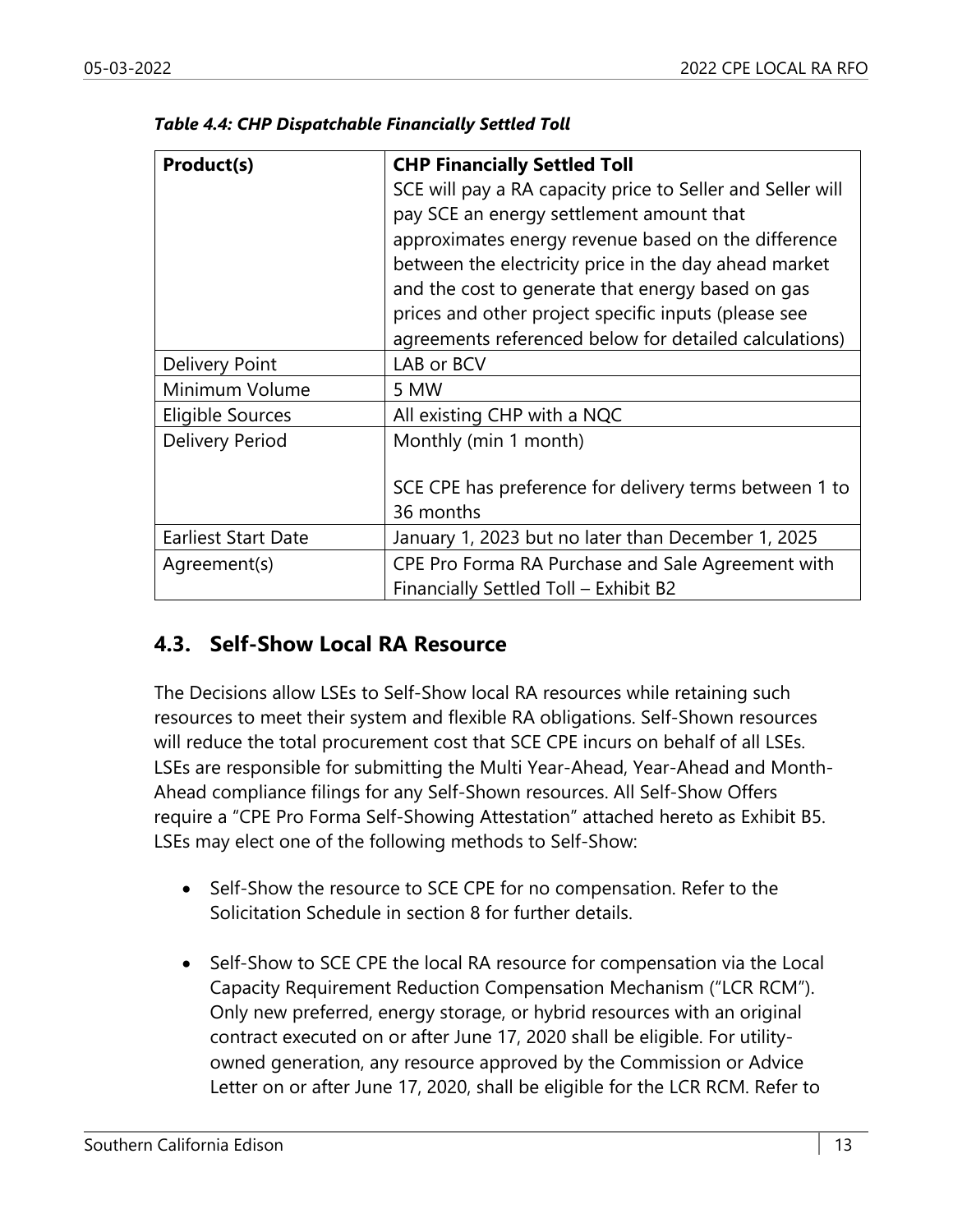D.20-12-006 Ordering Paragraph 5 & 6 for full eligibility requirements. LSEs may Offer eligible resources into SCE CPE's solicitation up to the LCR RCM value as determined by CPUC.

• Bid into SCE CPE's competitive offer process but indicate that the resource will be available to meet local RA requirements even if it is not procured by SCE CPE. This would essentially be a back-up Offer to Self-Show the resource for no compensation. Refer to the Iterative Selection Process discussed in section 5.3 for further information.

| <b>Product</b>             | <b>Self-Shown Local RA Resource</b>                     |
|----------------------------|---------------------------------------------------------|
| Delivery Point             | LAB or BCV                                              |
| Eligible Resources         | Local RA resource with an existing contract with an LSE |
| Minimum Volume             | 1 MW                                                    |
| Delivery Period            | Monthly (min 1 month)                                   |
| <b>Earliest Start Date</b> | January 1, 2023 but no later than December 1, 2025      |
| Pricing                    | No compensation                                         |
| Document Type              | CPE Pro Forma Self-Showing Attestation (Exhibit B5)     |

*Table 4.5: Self-Shown Local RA Resource for no compensation*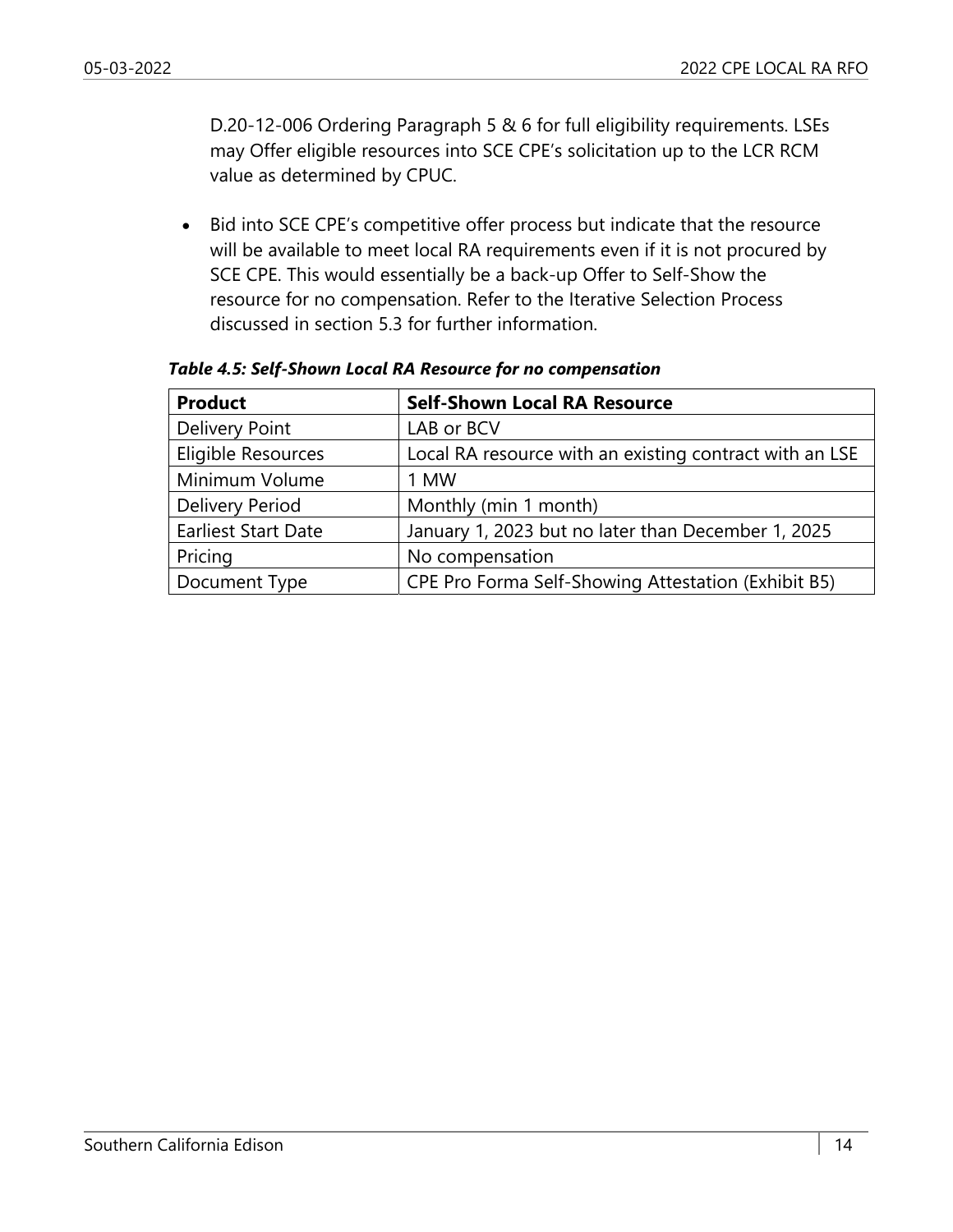| <b>Product</b>             | Self-Shown Local RA Resource via LCR RCM                                                                                                                                                                                                                                                                                                                                                |
|----------------------------|-----------------------------------------------------------------------------------------------------------------------------------------------------------------------------------------------------------------------------------------------------------------------------------------------------------------------------------------------------------------------------------------|
| <b>Delivery Point</b>      | LAB or BCV                                                                                                                                                                                                                                                                                                                                                                              |
| Eligible Resources         | A new preferred resource or energy storage resource<br>with a contract executed with the LSE on or after June<br>17, 2020; also includes:<br>hybrid resources (new hybrid resource or only<br>the new added energy storage co-located to<br>existing preferred resource) and<br>utility-owned generation (approved by CPUC via<br>$\bullet$<br>Advice Letter on or after June 17, 2020) |
| Minimum Volume             | 1 MW                                                                                                                                                                                                                                                                                                                                                                                    |
| Delivery Period            | Monthly (min 1 month)                                                                                                                                                                                                                                                                                                                                                                   |
| <b>Earliest Start Date</b> | January 1, 2023 but no later than December 1, 2025                                                                                                                                                                                                                                                                                                                                      |
| Pricing                    | Fixed Price (\$/kW-month) up to the LCR RCM cap as<br>determined by the CPUC                                                                                                                                                                                                                                                                                                            |
| Document Type              | CPE Pro Forma Self-Showing Attestation (Exhibit B5)                                                                                                                                                                                                                                                                                                                                     |

| Local Area | <b>LCR RCM Cap</b>  |
|------------|---------------------|
| LAB        | $$0.00 / kW$ -month |
| <b>BCV</b> | $$1.48 / kW$ -month |

## **4.4. Other Product or Offer Considerations & Limitations**

- Respondents are encouraged, but not required, to submit a proposal letter describing their Offer(s) including any mutual inclusivity / exclusivity, volumetric limitations, and any other pertinent information related to the Offer(s).
- For any Offer, including self-show Offers, that contain a new resource (one that has yet to achieve commercial operation), a completed New Build Appendix workbook is required. In addition, SCE CPE requires a signed Transmission and Distribution ("T&D") waiver from the developer to allow SCE CPE to ascertain the resource's interconnection status.
- Respondents are allowed to submit Offers for more than one product and up to six Offers for the same resource ID.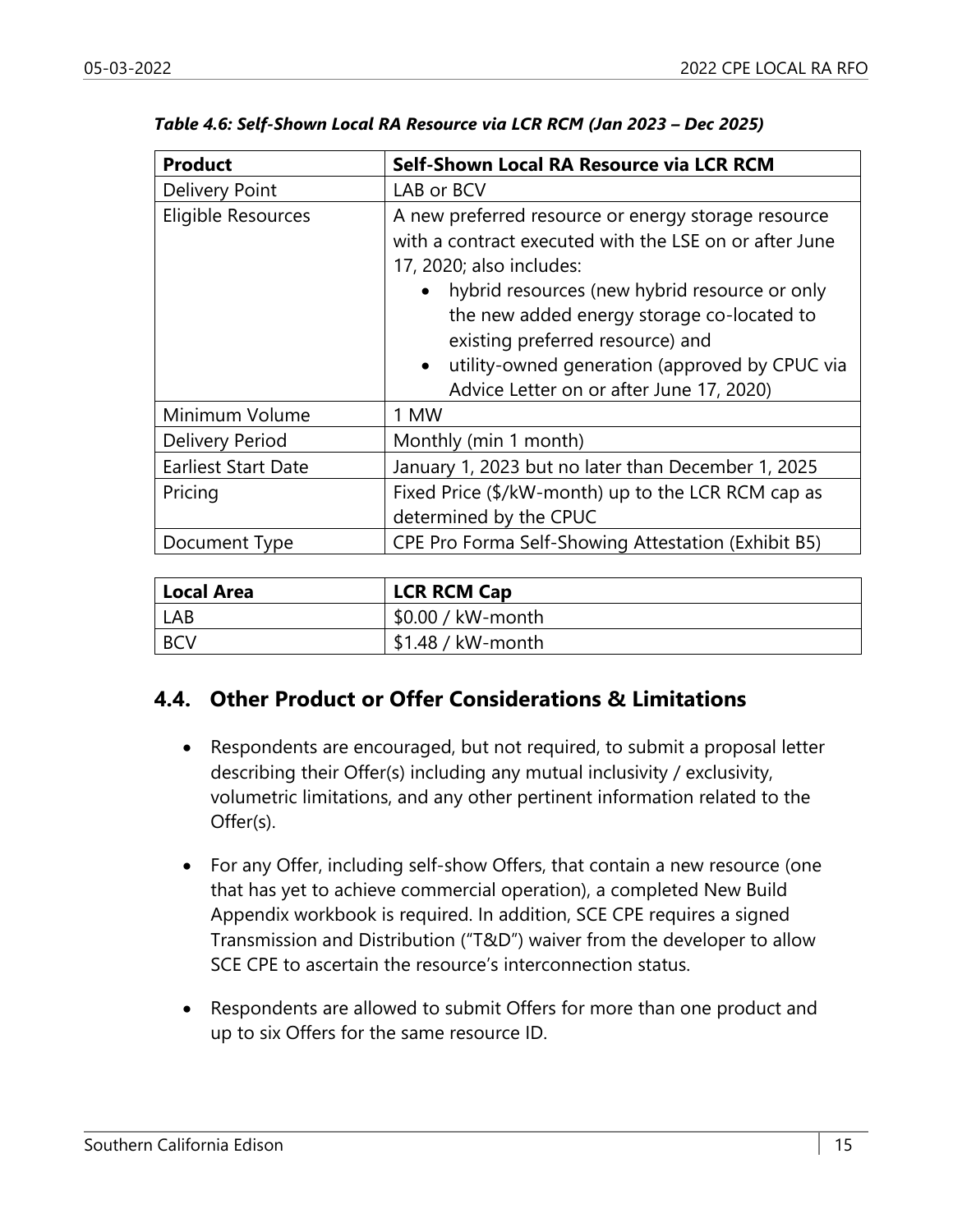- Mutually inclusive Offers across generating units but within the same product category are allowed. If making a mutually inclusive Offer across generating units, Respondent must also submit discrete Offers for those generating units. SCE CPE will have the option to either select the mutually inclusive Offer or the discrete Offers separately.
- If Respondents have volumetric limitations, please state in the notes of each Offer in the RA Offer Workbook and the proposal letter. Except for setting volumetric limitations, Offers containing any contingencies may be considered nonconforming and ineligible for consideration.
- All product categories may be proposed in partial capacity (MW) increments that are equal to or greater than the minimum volumes specified in each table with no more than two decimal places. For example, an Offer for 1.23 MW would be acceptable, whereas an Offer for 1.234 MW would not be acceptable.
- Respondents are required to include in their bids, the following attributes for each resource: the CalEnviroScreen score of the resource location (if unavailable, the pollution burden of the resource location), the facility age, heat rate (if applicable), start-up time and ramp rate. This information is required in the RA Offer Workbook. CalEnviroScreen 3.0 can be found here: https://oehha.ca.gov/calenviroscreen/report/calenviroscreen-30

#### **5. Eligibility Requirements**

Respondents to this RFO must comply with the requirements in these RFO Instructions. Respondents that fail to comply with the requirements in these RFO Instructions may be deemed ineligible and their Offers may not be considered.

SCE CPE, in its sole discretion, may change the terms, requirements, and schedule of this RFO.

By participating in this RFO the Respondent specifically acknowledges the following:

1. If Respondent is deemed eligible to submit an Offer, any Offer submitted by Respondent is considered a final Offer and cannot be modified by Respondent.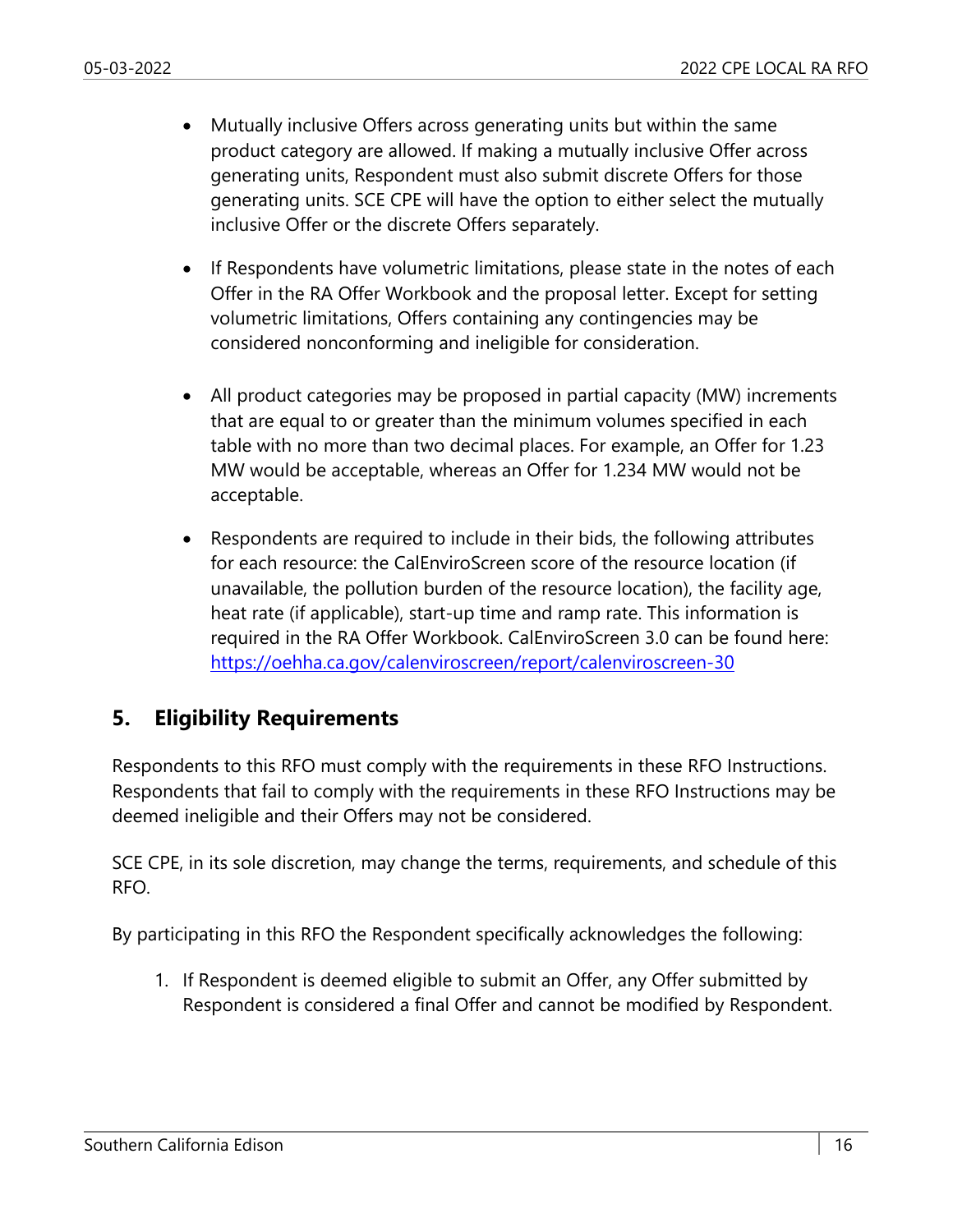SCE CPE however reserves the right to clarify and may seek modifications to Offer(s)

2. Respondents may enter into limited negotiations to execute an agreement with SCE CPE. **Extensive modifications to the form of Agreements, Confirmations, or Term Sheets attached as Exhibits to these RFO Instructions (collectively, the "Agreements") will not be accepted. SCE CPE, in its sole discretion, will determine whether any proposed modification or alteration to these Agreements are material and reserves the right to decline to execute any agreement with a selected Respondent for any reason.**

#### **6. Credit Requirements**

All credit and collateral terms are specified in their respective contract forms as stated in Exhibits B1 through B4. Credit and collateral requirements are not applicable for Self-Shown attestations. A summary is provided in the table below.

| <b>Contract Form</b>                                | <b>Credit and Collateral Requirements</b>                                                |  |
|-----------------------------------------------------|------------------------------------------------------------------------------------------|--|
| <b>Local RA Capacity Only</b>                       |                                                                                          |  |
|                                                     | (1) Transactions executed through EEI or ISDA Agreements:                                |  |
|                                                     | Collateral requirements determined per standard enabling agreements                      |  |
|                                                     | Independent Amount: 20% of the total remaining nominal payments (non-IG CPs)             |  |
| <b>Existing Resources</b>                           |                                                                                          |  |
|                                                     | (2) Transactions executed through RA Purchase and Sale Agreement                         |  |
|                                                     | Same basic requirements as CPE Pro Forma RA Confirmation except counterparty             |  |
|                                                     | collateral thresholds and parent guarantees not allowed                                  |  |
|                                                     | Development Security of \$65/kW and Performance Assurance of \$25/kW for delivery        |  |
| New Builds                                          | periods up to 60 months. Performance Assurance to be determined for delivery periods     |  |
|                                                     | greater than 60 months. Other credit and collateral requirements will be consistent with |  |
|                                                     | requirements of recent SCE solicitations for IFOM projects.                              |  |
| <b>Financially Settled Toll</b>                     |                                                                                          |  |
|                                                     | Performance Assurance of (1) \$25/kW for delivery periods up to 24 months, (2) \$35/kW   |  |
| <b>Existing Resources</b>                           | for delivery periods of greater than 24 months and up to 36 months, (3) \$50/kW for      |  |
|                                                     | delivery periods greater than 36 months and up to 60 months. Performance Assurance to    |  |
|                                                     | be determined for delivery periods greater than 60 months.                               |  |
| New Builds                                          | Development Security of \$65/kW and Performance Assurance of (1) \$25/kW for delivery    |  |
|                                                     | periods up to 24 months, (2) \$35/kW for delivery periods of greater than 24 months and  |  |
|                                                     | up to 36 months, (3) \$50/kW for delivery periods greater than 36 months and up to 60    |  |
|                                                     | months. Performance Assurance to be determined for delivery periods greater than 60      |  |
|                                                     | months. Other credit and collateral requirements will be consistent with requirements of |  |
|                                                     | recent SCE solicitations for IFOM projects.                                              |  |
| <b>Commit to Self-Show</b>                          |                                                                                          |  |
| CPE Pro Forma Showing Agreement (No Compensation)   | Not Applicable                                                                           |  |
| CPE Pro Forma Showing Agreement (With Compensation) | Not Applicable                                                                           |  |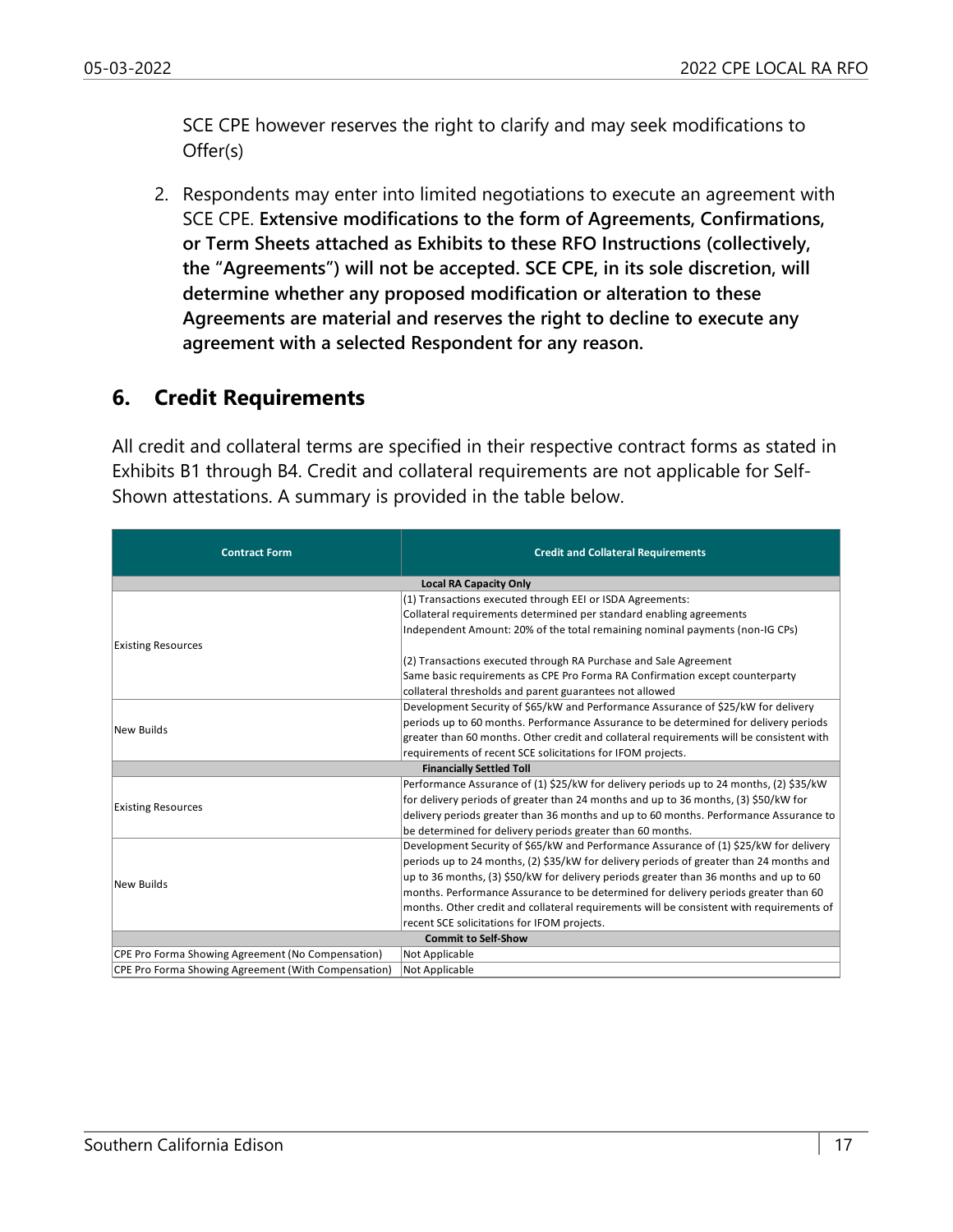## **7. Evaluation Criteria**

SCE CPE will assess Offers using the least cost best fit methodology. All Offers will initially be assessed for conformance with the requirements set forth in these RFO Instructions. Respondents are responsible for the accuracy of all figures, calculations, and representations within their offer workbooks. In addition to the foregoing, there will be both quantitative and qualitative considerations involved with evaluating Offers in accordance with the Decisions. Any Offer within this RFO will be considered a final Offer which cannot be modified by Respondent and shall only be subject to SCE CPE's acceptance, at SCE CPE's sole discretion.

## **7.1. Quantitative Evaluation**

The quantitative valuation of each Offer considers cash flow components for both costs and benefits. The costs and benefits which may be considered are listed below. These components are then netted and discounted to yield a Net Present Value ("NPV") for each Offer. Once each complete and conforming Offer's NPV is calculated, an NPV based metric is used to compare Offers, or potential combinations, of Offers to find the "Least Cost" selection set which meets SCE CPE's minimum procurement obligation. SCE CPE reserves the right to attribute any costs and/or benefits that may be required to accurately assess an Offer's quantitative value.

- Benefits
	- o Resource Adequacy
	- o Energy
	- o Other
- Costs
	- o Capacity Payments
	- o Variable Operating and Maintenance Charges
	- o Fuel Costs (Gas, Green House Gas, and/or energy)
	- o Debt Equivalence
	- o Network Upgrade Costs
	- o Other

SCE CPE will then select a set of Offers with the goal of minimizing the net cost to SCE CPE's customers while meeting the defined needs, subject to a set of constraints such as, but not limited to, counterparty offer inclusivity and exclusivity considerations.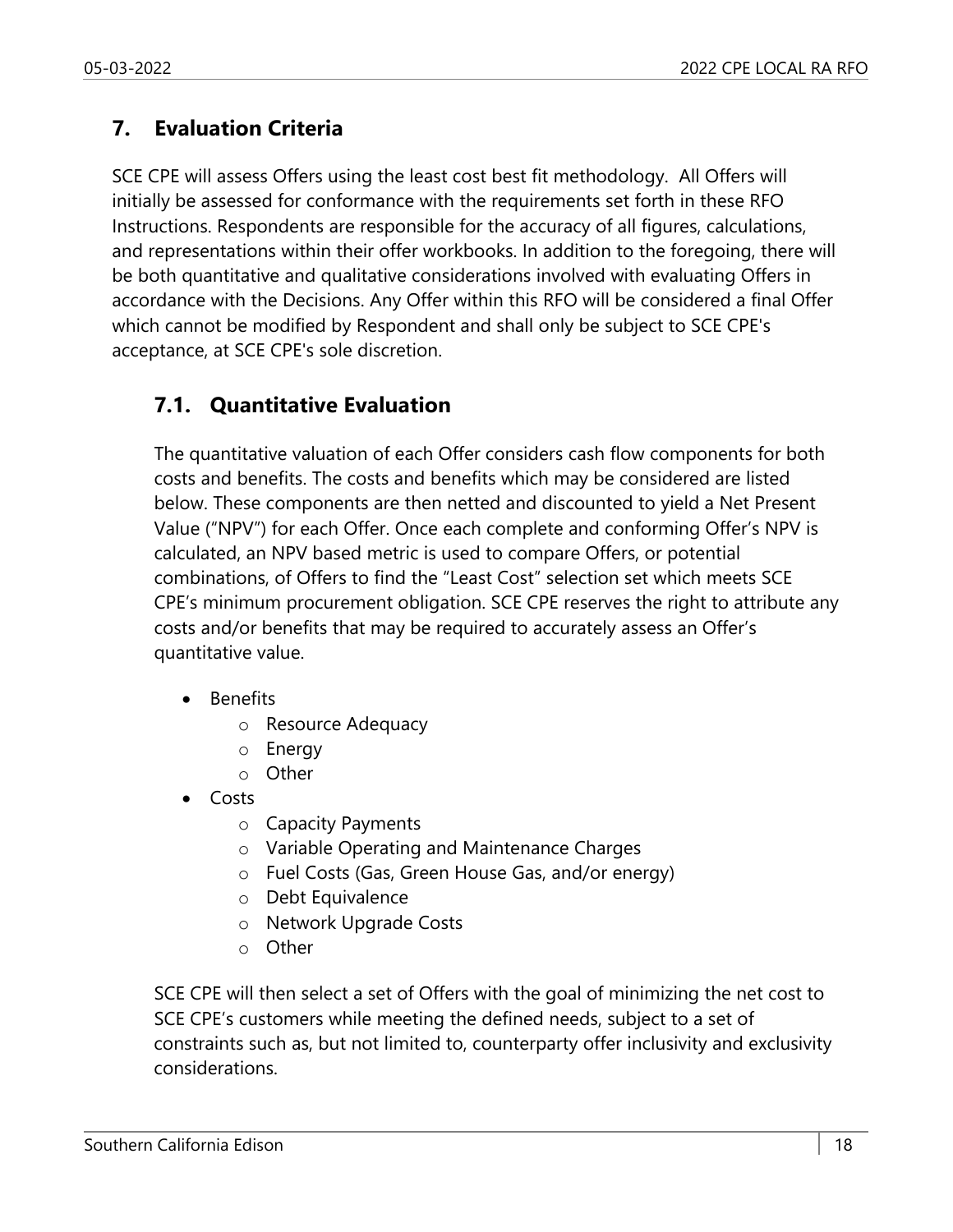## **7.2. Qualitative Evaluation**

In addition to the quantitative factors described above, there are other factors which may impact the selection of an Offer. These may include, among other factors, project viability, future needs in local and sub-local areas, resource costs, operational characteristics of the resources, location of the facility, costs of potential alternatives, greenhouse gas adders, energy-use limitations, procurement of preferred resources and energy storage (to be prioritized over fossil generation). In addition, SCE CPE will consider contracting complexity as part of the qualitative evaluation. SCE CPE reserves the right to include other qualitative considerations that may arise during the RFO.

Please refer to Ordering Paragraph 8 set forth in D.22-03-034 and Ordering Paragraph 3 set forth in D.20-12-006 for other criteria considered within the quantitative and qualitative evaluation process.

#### **7.3. Iterative Selection Process**

In accordance with D.20-12-006, SCE will have an iterative least-cost-best-fit selection process. This process will accommodate Self-Show back-up Offers as described in section 3. As such, SCE CPE will implement an iterative selection process that will follow a framework that is in line with the process that is described below:

- 1. SCE CPE evaluates all Offers regardless of whether any Offers have a Self-Show back-up Offer. SCE CPE will select an initial portfolio based on the least-cost-best-fit selection methodology.
- 2. SCE CPE determines if any Offers not selected have a Self-Show back-up Offer. SCE CPE will select the previously non-selected Self-Shown Offers to reduce SCE CPE's net procurement target. SCE CPE will then perform another least-cost-best-fit selection to meet the updated requirement which may unselect Offers from the initial portfolio.
- 3. SCE CPE will review the newly unselected Offers from step (2) to determine if they include Self-Show back-up Offers. If the newly unselected Offers include Self-Show back-up Offers, then SCE CPE will then begin step (2) again. Steps (2) and (3) will repeat until there are no longer any Self-Show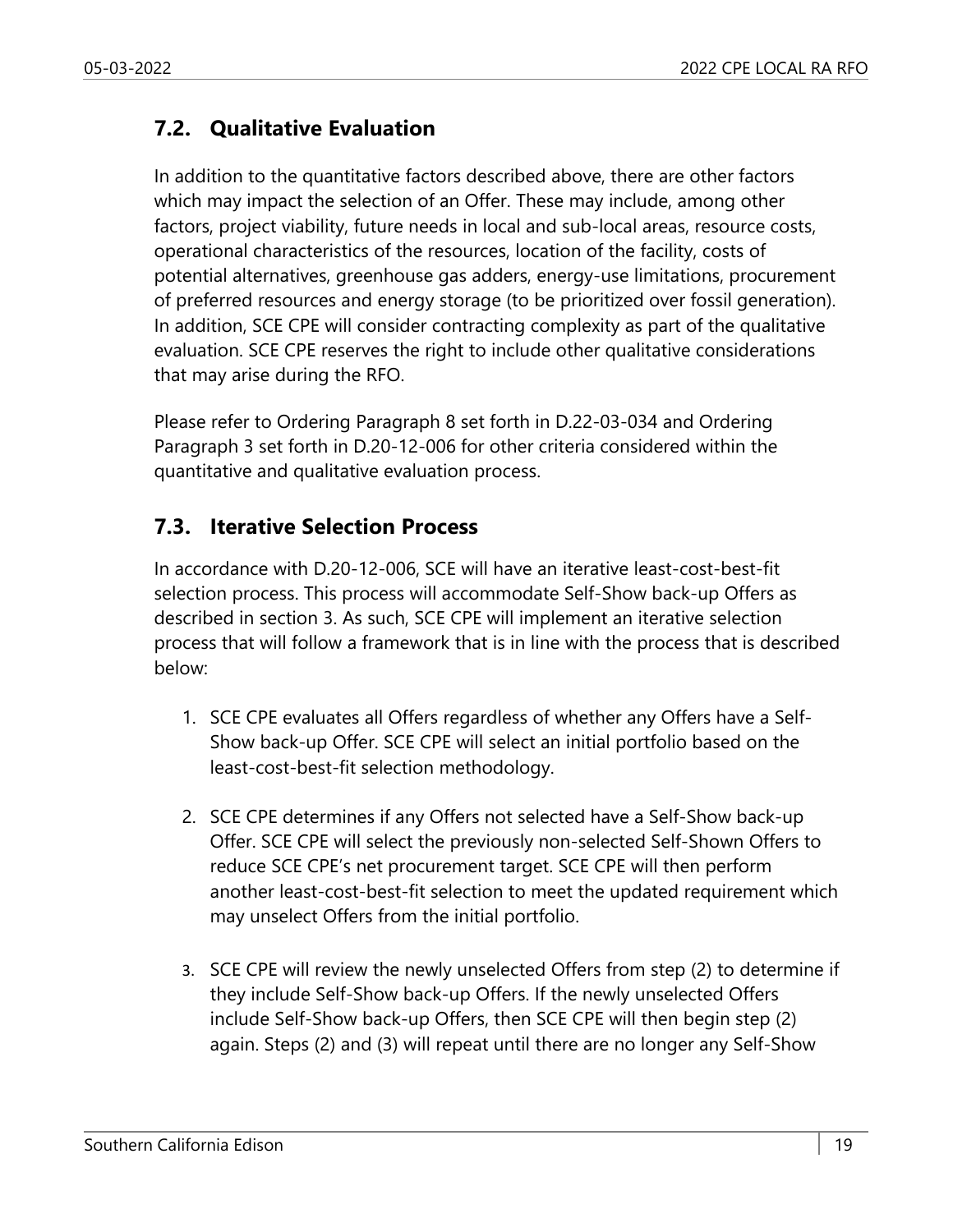back-up Offers in the unselected Offers, or if the procurement target is satisfied through Self-Show offers for no compensation.

#### **8. Solicitation Schedule**

| <b>TIMELINE</b>                         | <b>EVENT</b>                                                                                                                                                                                                                                                                                                                                                                                                                                                  |
|-----------------------------------------|---------------------------------------------------------------------------------------------------------------------------------------------------------------------------------------------------------------------------------------------------------------------------------------------------------------------------------------------------------------------------------------------------------------------------------------------------------------|
| April 21, 2022                          | <b>RFO Launch</b>                                                                                                                                                                                                                                                                                                                                                                                                                                             |
| April 26, 2022 10:00 a.m.<br><b>PPT</b> | <b>RFO Bidder's Conference Webinar</b><br>To provide further details on the product tables and RFO process                                                                                                                                                                                                                                                                                                                                                    |
| May 20, 2022<br>12:00 p.m. Noon PPT     | Offer Submission Deadline (For SCE as the LSE only)<br>Including compensated / non-compensated Self-Shown resources<br>and compensated offered resources                                                                                                                                                                                                                                                                                                      |
| May 23, 2022<br>12:00 p.m. Noon PPT     | All Other Offer Submission Deadline (All other bidders)<br>Including compensated / non-compensated Self-Shown resources<br>and compensated offered resources. Respondents must submit<br>their Offers in a completed Offer Workbook and if not previously<br>executed with SCE, Respondents must submit a partially executed<br>Non-Disclosure Agreement, redlined applicable agreement,<br>confirmation or term sheet collectively ("Transaction Documents") |
| May 23, 2022 - Mid-July<br>2022         | <b>Selection Notification Period</b><br>Time window by which Respondents will have received<br>communications regarding Respondent's Offer. Selection notice<br>will be provided for accepted offers with exact product, pricing,<br>quantity and parameters on a specific resource.<br>SCE CPE's selection of an Offer is subject to successful<br>completion and execution the Transaction Documents.                                                       |
| No Later than August 17,<br>2022        | <b>Execution Deadline</b><br>Deadline for Respondent and SCE CPE, as applicable, to execute<br><b>final Transaction Documents</b>                                                                                                                                                                                                                                                                                                                             |

Unless stated otherwise in the above table, deadlines will be set at close of business (5:00 p.m. PPT). SCE CPE reserves the right to revise this schedule at any time and in SCE CPE's sole discretion.

## **9. Offer Submittal Instructions**

Respondent must submit each of the applicable RFO Documents on the date described in the RFO Instructions and in all cases in accordance with the terms of these RFO Instructions. **Respondents must submit RFO Documents via PowerAdvocate and**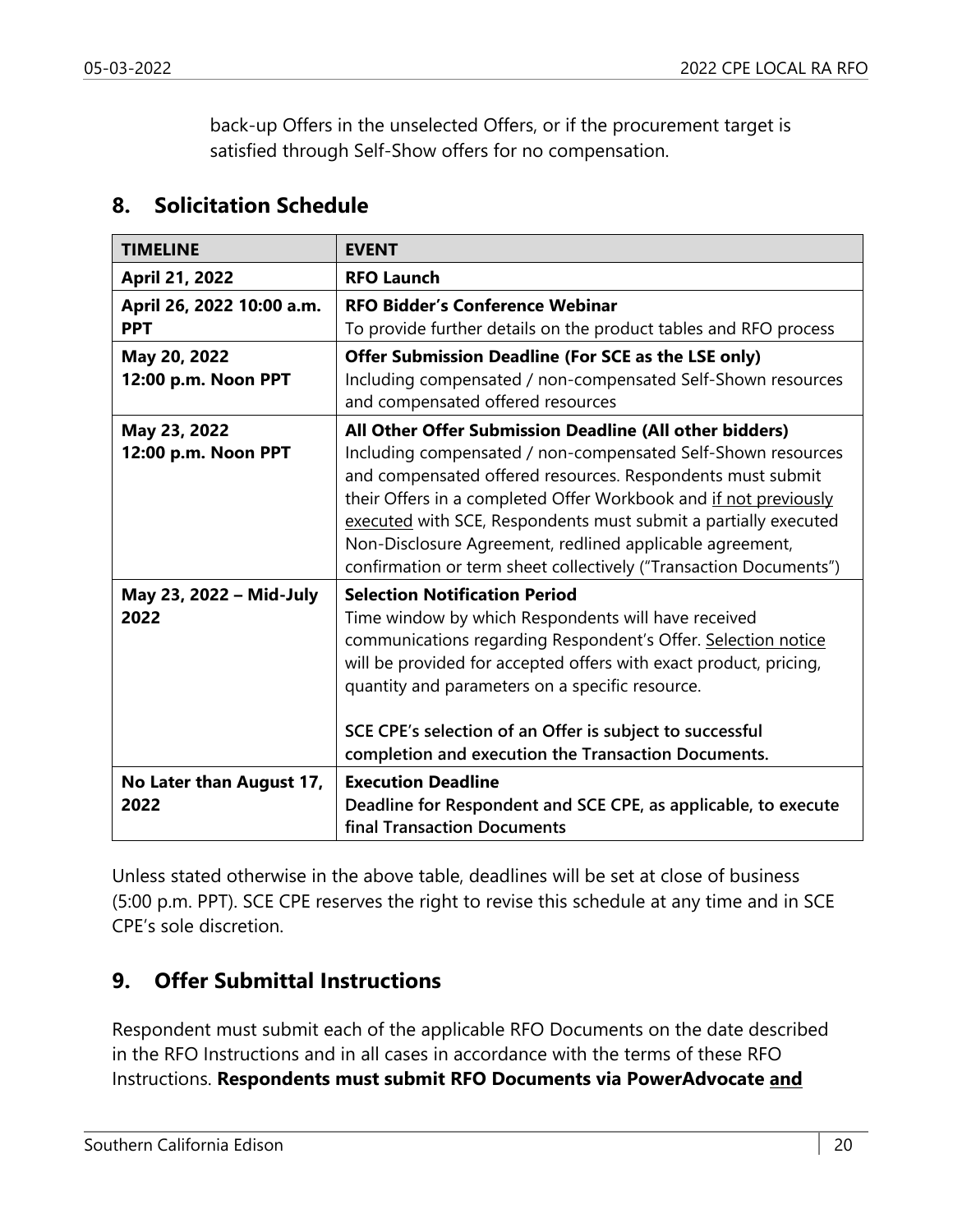**email a copy of all RFO Documents to the IE** (Alan.Taylor@sedwayconsulting.com). **Please do not copy SCE CPE on the email submittal package to the IE. Offers from SCE must also be submitted to the CAM PRG membership as outlined in D.20-06- 002 by the SCE bid development team.**

All documents will be made available through the initial RFO launch communication. All forms submitted for consideration must be in their original format, i.e., not converted to a Portable Document Format (PDF). Failure to provide the listed information may result in the Offer being deemed non-responsive and may disqualify the Offer from further consideration. All emails to SCE must be less than 10 megabytes (MB) (inclusive of all attachments).

## **9.1. Submission of Offers**

In order to have a complete and conforming Offer submittal package, a Respondent must provide the following documents on the date described in the RFO Instructions:

- 1. A fully completed Offer Workbook or Workbooks, including the New Build Appendix Workbook for all resources that have yet to achieve commercial operations;
- 2. A signed T&D waiver by the underlying developer/interconnection customer of any new resource that is either competitively bid in or Self-Shown by any party;
- 3. A partially executed Non-Disclosure Agreement, unless Respondent already has in place an evergreen Non-Disclosure Agreement with SCE (please note this on offer submittal);
- 4. A completed pro forma confirmation, agreement or term sheet with all the relevant data fields filled in. Extensive modifications to SCE CPE's Agreements will not be accepted;
- 5. Respondents can submit multiple Offers with varying delivery periods and contract options. These varying Offers could include different volume options/product types with various delivery terms. Respondents will be limited to six Offers for each resource ID.
- 6. If Respondent is a government entity, an unexecuted draft Certificate of Authority including all applicable exhibits.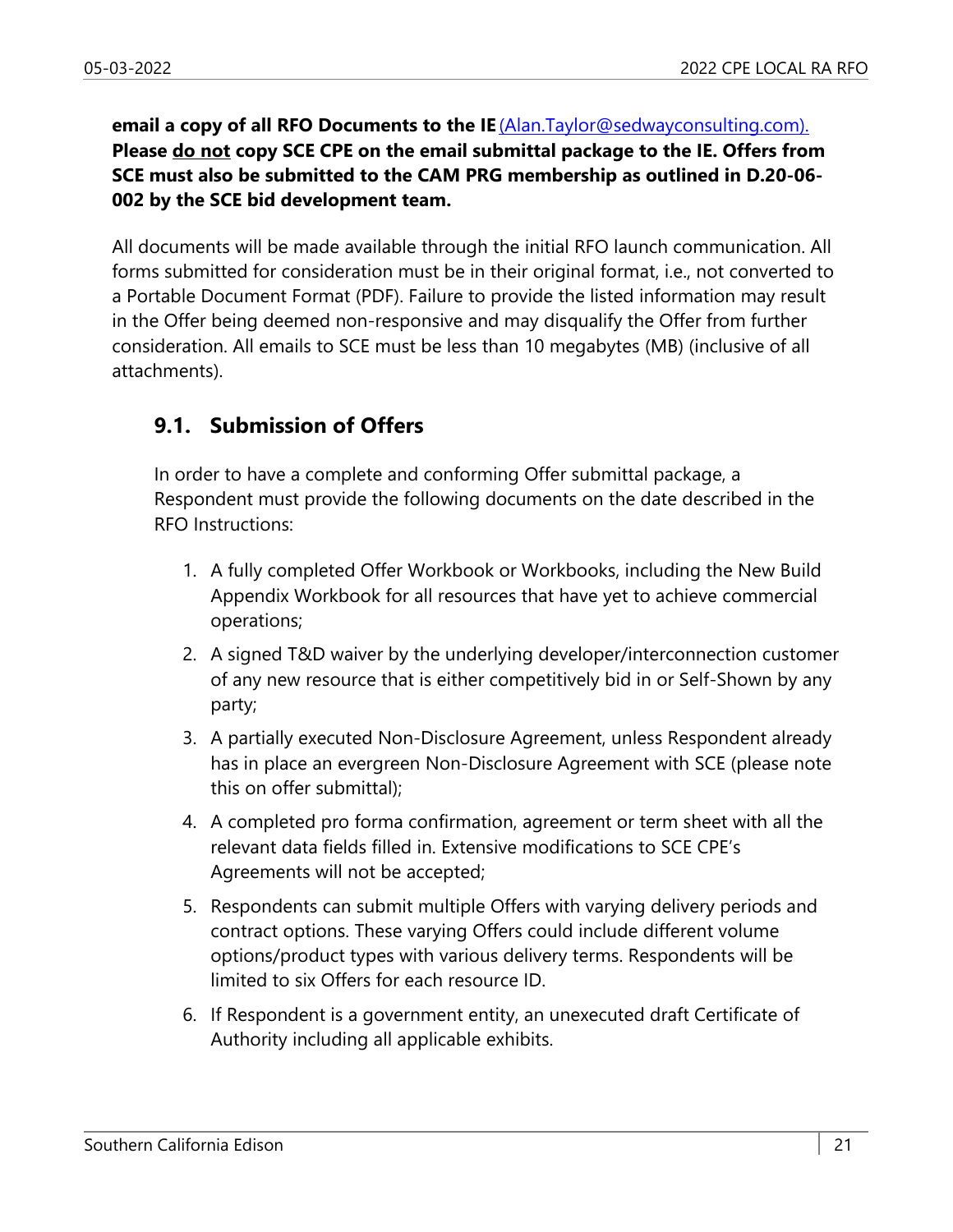7. The CalEnvironScreen score of the resource location (if unavailable, the pollution burden of the resource location), the facility age, heat rate (if applicable), start-up time and ramp rate

SCE CPE will not accept Offers received after the deadlines as specified above. SCE CPE will only consider submissions that, as of the submittal deadline, constitute complete and conforming Offers. By responding to this RFO, each Respondent agrees to be bound by all terms, conditions and other provisions of this RFO (including these RFO Instructions) and any changes or supplements to it that may be issued by SCE CPE.

#### **9.2. Binding Award Notification**

By the end of the Selection Notification Period, SCE CPE will notify Respondents if their Offers have been contingently selected. Upon such contingent selection, such Offer will become binding on Respondent and Respondent may not modify, alter, withdraw or otherwise revise such Offer. SCE CPE selection is contingent upon successful negotiation of the Agreements and execution.

#### **10. Contact Information**

## **10.1. Independent Evaluator and SCE CPE**

Questions relating to this RFO should be addressed to SCE CPE via e-mail at CPE@sce.com, Wen.Liao@sce.com, Daniel.Wu@sce.com, Mark.G.Burgunder@sce.com (with the IE carbon copied at Alan.Taylor@sedwayconsulting.com).

## **10.2. Independent Evaluator**

Questions regarding the integrity of the evaluation process or the role of the IE may be referred to Alan Taylor of Sedway Consulting at the following e-mail address: Alan.Taylor@sedwayconsulting.com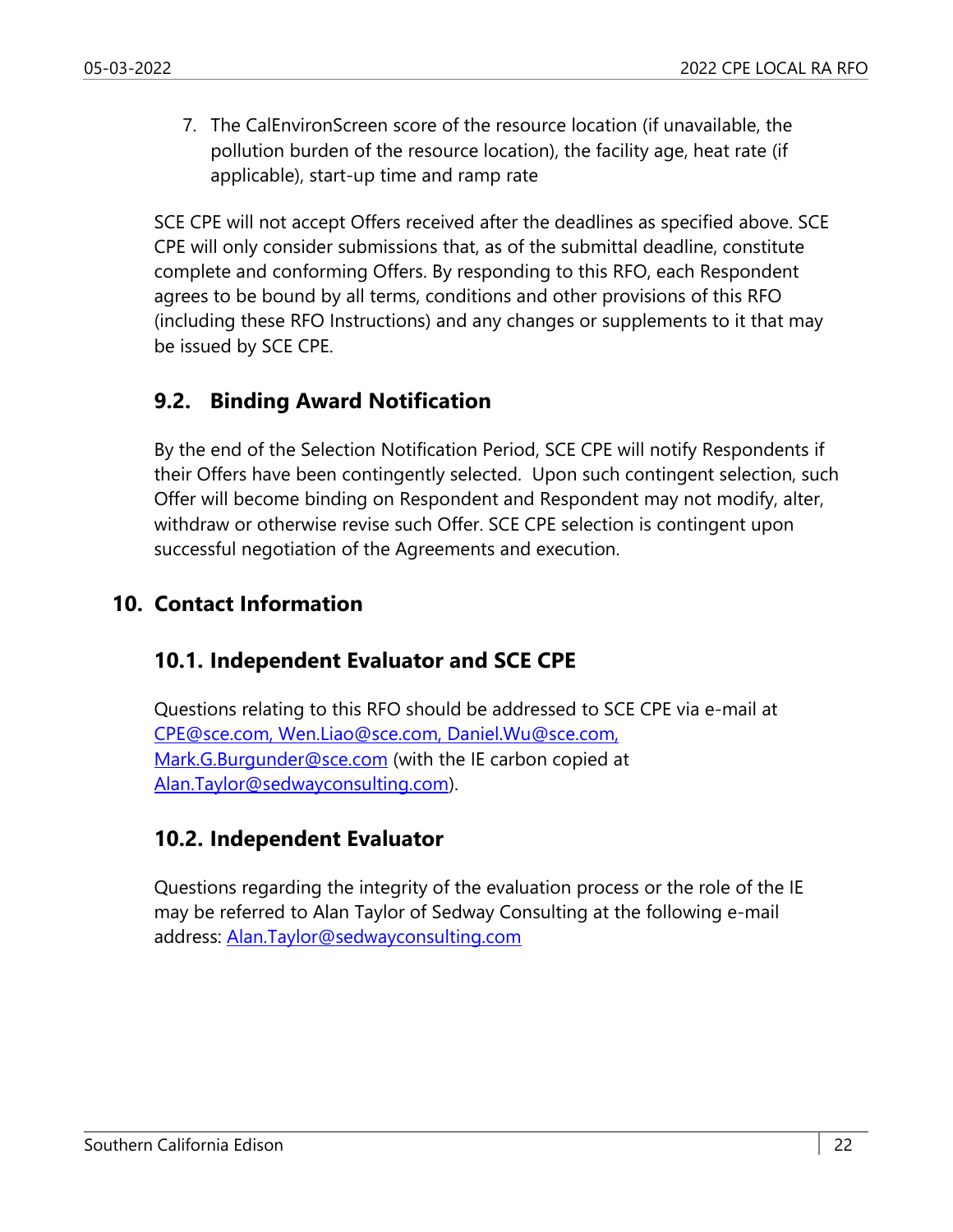## **11. Confidentiality**

With respect to SCE CPE and the IE, information provided by Respondent to SCE CPE and the IE for purposes of this RFO will be subject to (i) a fully executed NDA and (ii) all applicable CPUC disclosure requirements including, CPUC D.06-06-066.

## **12. General Information & Reservation of Rights**

- a) Any transaction resulting from this RFO will be documented in one or more executed Agreements between SCE CPE and Respondent, as applicable.
- b) SCE CPE may, in its sole discretion, enter into transactions with one or more Respondents submitting Offers.
- c) SCE CPE may, in its sole discretion, request a Respondent to modify their price, Contract Quantity, and/or RA attributes Offered, or otherwise issue a counteroffer during the negotiation phase in this RFO.
- d) SCE CPE may execute Agreements with selected Respondents at any time during the negotiation phase or may choose to execute none at all.
- e) SCE CPE retains the right, in its sole discretion, to: (a) reject any Offer in the event the Offer does not provide adequate benefit to SCE CPE's TAC area; (b) formulate and implement appropriate criteria for the evaluation and selection of Offers; and (c) negotiate with any Respondent in order to maximize the value for SCE CPE's TAC area.
- f) In addition to the limitations on Offers set forth in these RFO Instructions, SCE CPE reserves the right, in its sole discretion, to limit the number of Offers that can be submitted by any Respondent.
- g) Respondents are required to meet all the terms and conditions of the RFO to be eligible to compete in the solicitation process. Respondents are required to submit all requested information and follow all instructions contained in these RFO Instructions, including, but not limited to, submitting conforming Offers and RFO Documents in compliance with the RFO Schedule.
- h) By participating in this RFO, including, without limitation, by submitting an Offer, Respondent agrees to all terms, conditions, representations, warranties, and covenants in these RFO Instructions. Other than the representations, warranties and covenants made by Respondent in these RFO Instructions and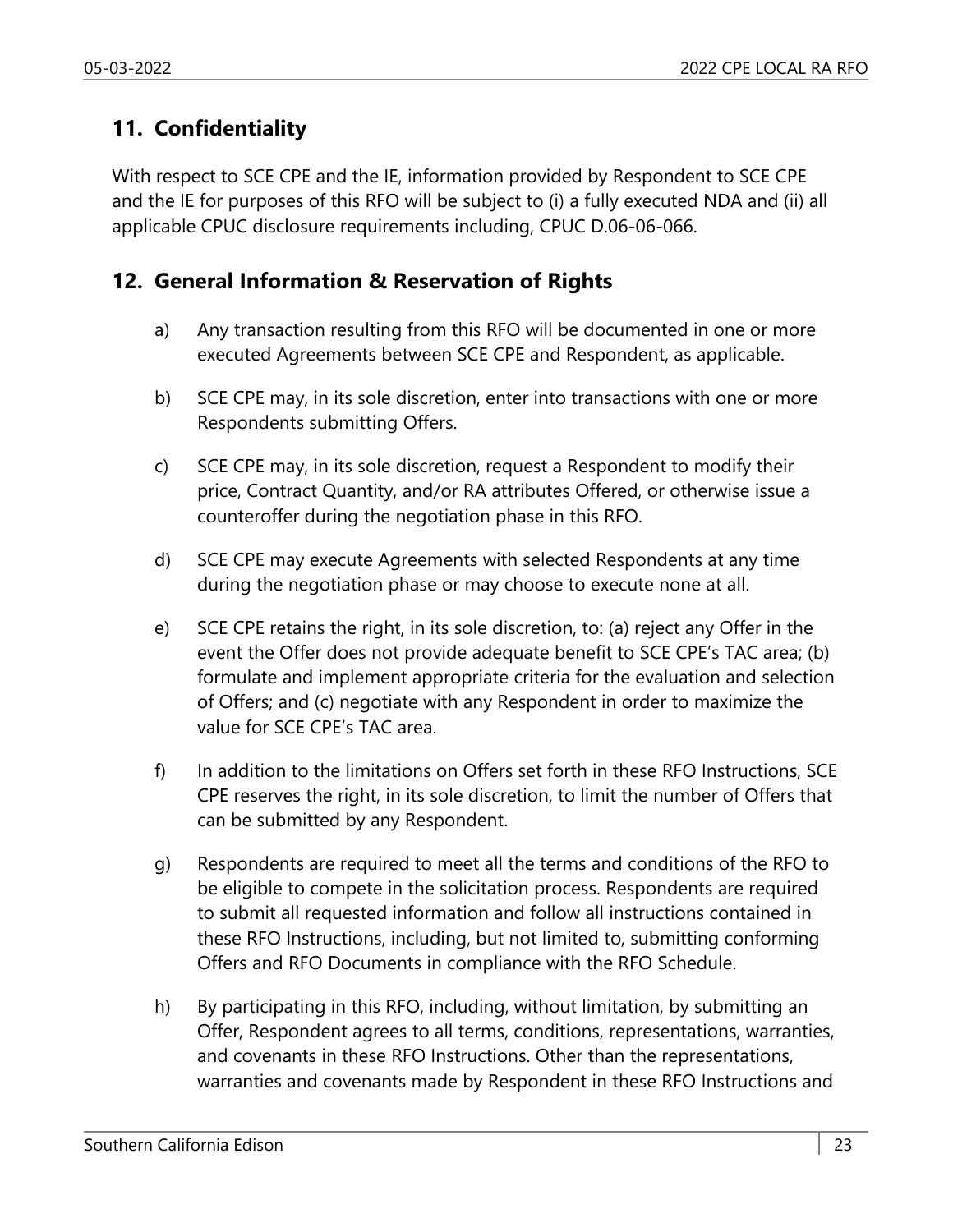the executed Confidentiality Agreement between SCE CPE and Respondent, submittal of any document pertaining to this RFO, including, without limitation, one or more Offers, or receipt of any contingent selection, is not intended to, and does not, constitute a binding agreement of, or establish any obligation of SCE CPE.

i) SCE CPE reserves the right, at any time and during this RFO in its sole discretion, to abandon the RFO, to change any dates specified in this RFO, to change the basis for the evaluation of Offers, to terminate further participation in this process by any party, to accept any Offer, to enter into any agreement, to evaluate the qualifications of any Respondent or the terms and conditions of any Offer, to reject any or all Offers, to prohibit or limit mutually exclusive and mutually inclusive Offers, to change any form or document used in this RFO, waive any irregularities, and otherwise modify the RFO in any way, without notice and without assigning any reasons and without liability of Edison International, SCE, or any of their respective subsidiaries, affiliates, employees, officers, directors, other agents, and representatives.

SCE CPE shall have no obligation to consider any Offer submitted by a Respondent. SCE CPE will not reimburse any Respondent for any of its expenses related to this RFO under any circumstances, regardless of whether the RFO proceeds to execution of any transactions or is abandoned, and regardless of whether or not SCE CPE enters into a transaction with the Respondent. With respect to Respondents who have applicable Enabling Agreements executed and effective prior to the time when such Respondent submits an Offer, SCE CPE shall not be deemed to have accepted any such Offer, and shall not be bound by any term thereof, unless and until an authorized representative of SCE CPE executes an Agreement with respect to such Offer. The establishment, update, or modification of any regulatory requirement which potentially impacts SCE CPE's decision regarding selection of Offers may result in SCE CPE revising any portion of any document related to this RFO, including, without limitation, the elimination of one or more products sought hereunder and/or revising the schedule set forth herein.

j) SCE CPE encourages Women-Owned, Minority-Owned, and Disabled Veteran-Owned Business Enterprises and Lesbian, Gay, Bisexual and/or Transgender Business Enterprises ("Diverse Business Enterprise(s)") to participate in the RFO. To be considered as a Diverse Business Enterprise, Respondent must provide a copy of a valid certificate that verifies Respondent's Diverse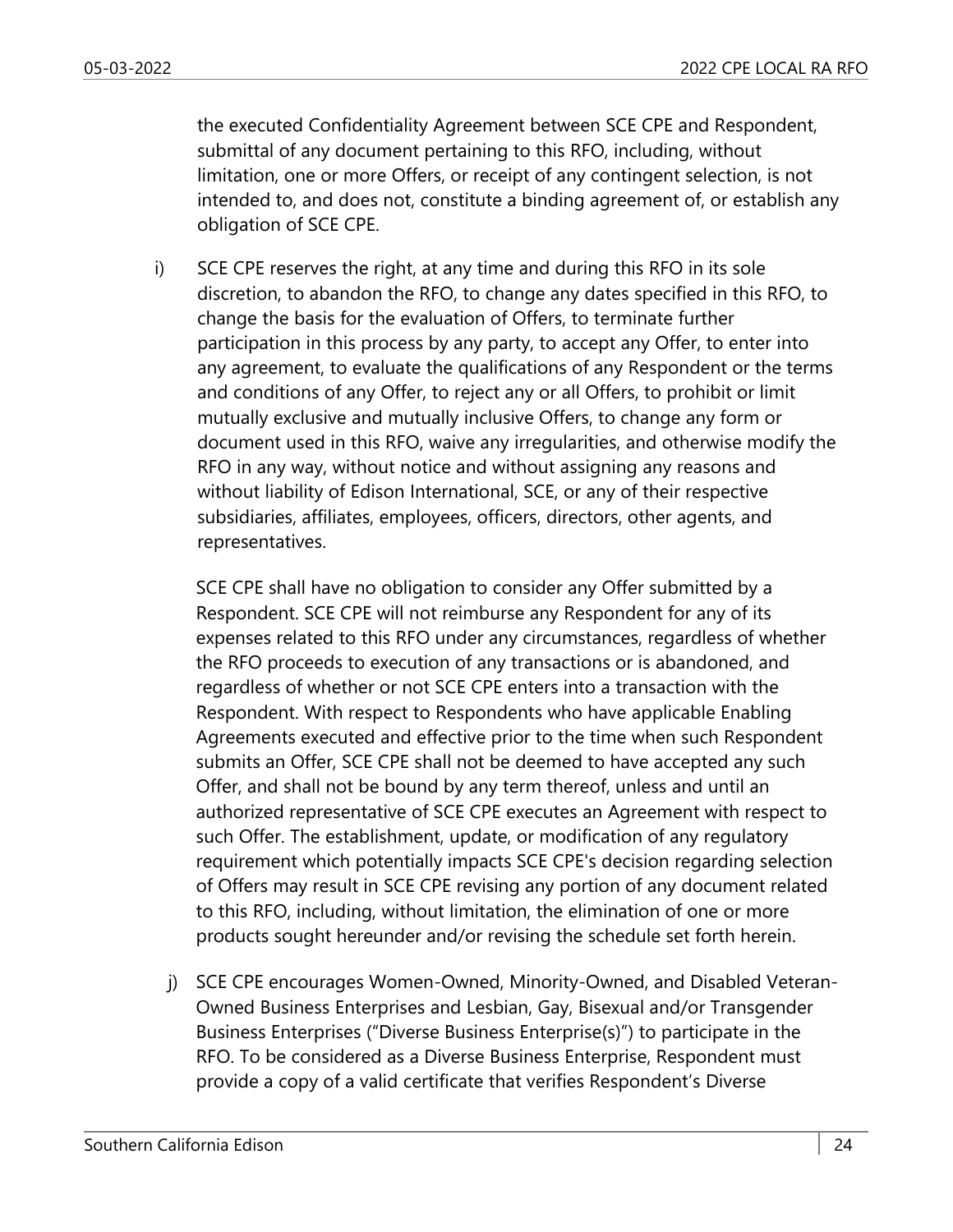Business Enterprise status. Information on SCE's diversity supplier program can be found at: https://www.sce.com/wps/portal/home/partners/buyingselling/supplier-diversity/.

Further, as provided in Section 6.3 of CPUC General Order 156, SCE's Supplier Diversity efforts include encouraging its Respondent's to develop plans to utilize Diverse Business Enterprises subcontractors. SCE can help Respondent's with identifying Diverse Business Enterprises for subcontracting opportunities.

## **13. Respondent's Waiver of Claims & Limitation of Remedies**

By participating in this RFO, including, without limitation, by submitting an Offer:

Respondent acknowledges and agrees that it is knowingly, voluntarily, and completely waiving any rights under statute, regulation, state or federal constitution, or common law to assert any claim, complaint, or other challenge in any regulatory, judicial, or other forum, including, without limitation, the CPUC (except as expressly provided below), the Federal Energy Regulatory Commission ("FERC"), the Superior Court of the State of California ("State Court") or any U.S. District Court ("Federal Court") concerning or related in any way to this RFO or any unexecuted documents related to this RFO, including, without limitation, all exhibits, attachments, and appendices thereto ("Waived Claims").

- a) Respondent acknowledges and agrees that if it asserts any Waived Claim at the CPUC, FERC, State Court, or Federal Court, or otherwise in any forum, to the extent that Respondent's Offer has not already been disqualified, SCE CPE is entitled to automatically disqualify such Offer from further consideration in the RFO or otherwise.
- b) Respondent acknowledges and agrees that the sole forum in which Respondent may assert any challenge with respect to the conduct or results of the RFO is at the CPUC and that: (1) the sole means of challenging the conduct or results of the RFO is a complaint filed under Article 4, Complaints and Investigations, of Division 2, Chapter 2 of Title 20, Public Utilities and Energy, of the California Code of Regulations, (2) the sole basis for any such complaint shall be that SCE CPE allegedly failed in a material respect to conduct the solicitation in accordance with these RFO Instructions; and (3) the exclusive remedy available to Respondent in the case of such a complaint shall be an order of the CPUC that SCE CPE again conduct any portion of the solicitation that the CPUC determines was not previously conducted in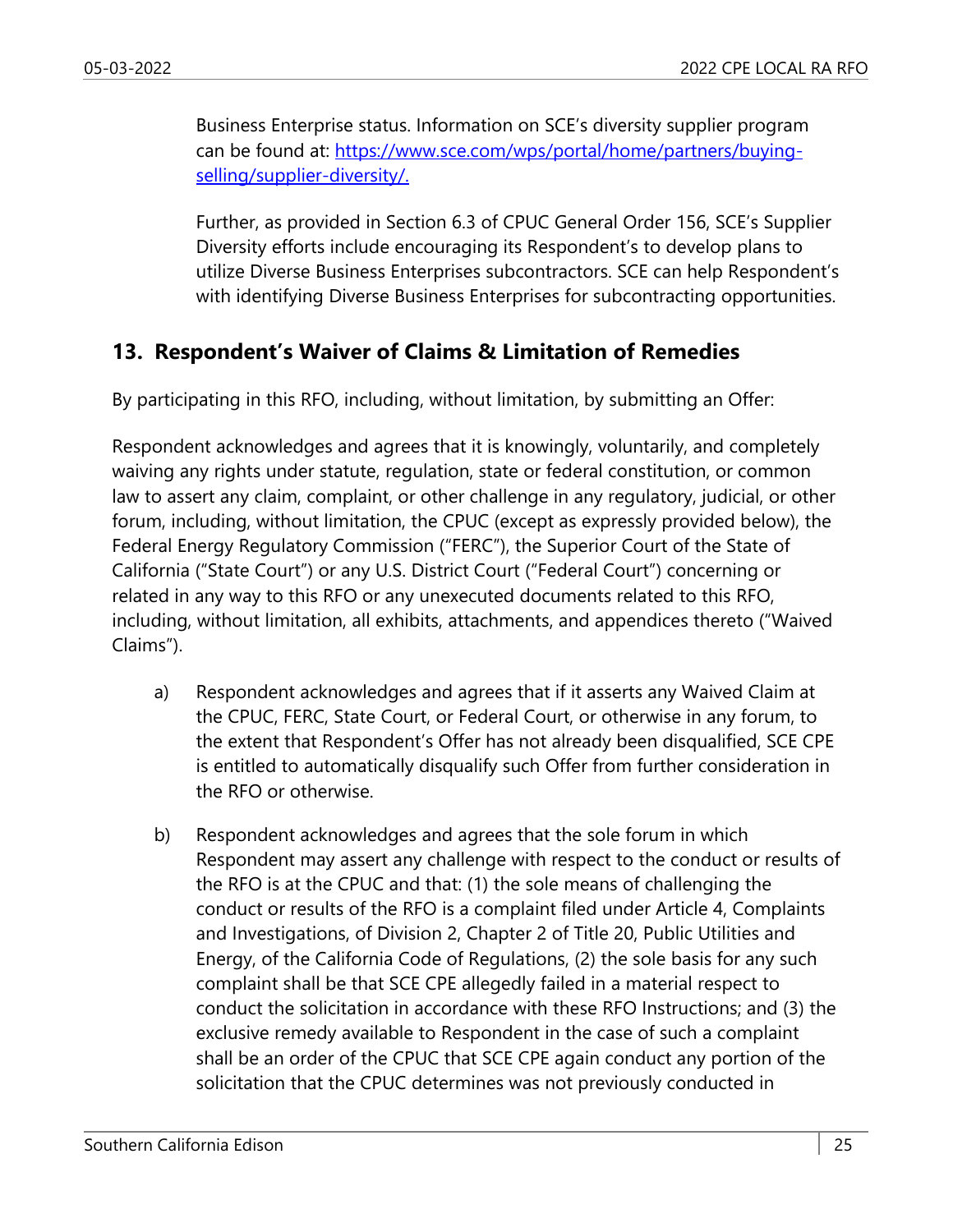accordance with these RFO Instructions or any documents related to this RFO (including exhibits, attachments, and appendices).

- c) Respondent expressly waives any and all other remedies, including, without limitation, compensatory and/or exemplary damages, restitution, injunctive relief, interest, costs and/or attorneys' fees. Unless SCE CPE elects to do otherwise in its sole discretion, during the pendency of such a complaint, the RFO and any related regulatory proceedings related to the RFO will continue as if the complaint had not been filed, unless the CPUC issues an order suspending the RFO.
- d) Respondent acknowledges and agrees that if Respondent asserts any Waived Claim, SCE CPE shall be entitled to seek immediate dismissal of Respondent's claim, complaint, or other challenge, with prejudice, by filing a motion to dismiss (or similar procedural device) supported by the language in these RFO Instructions and that Respondent will not challenge or oppose such a motion to dismiss (or similar procedural device).
- e) Respondent acknowledges and agrees that if it asserts any Waived Claim, and if SCE CPE successfully has that claim dismissed or transferred to the CPUC, Respondent shall pay SCE CPE's full costs and expenses incurred in seeking such dismissal or transfer, including, without limitation, reasonable attorneys' fees and expenses.
- f) Respondent agrees to indemnify and hold SCE CPE harmless from any and all claims by any other party asserted in response to the assertion of any Waived Claim by Respondent and for reasonable costs and expenses, including, without limitation, reasonable attorneys' fees, incurred by SCE CPE or as a result of a Respondent's complaint filing at the CPUC resulting from the RFO.
- g) Except as expressly provided in the documents related to this RFO, nothing herein, including, without limitation, Respondent's waiver of any Waived Claims as set forth above, shall in any way limit or otherwise affect the rights and remedies of SCE CPE.
- h) In the event Respondent is deemed eligible by SCE CPE to submit an Offer, Respondent submits an Offer, SCE CPE notifies Respondent that SCE CPE accepts such Offer and there is a dispute related to the terms of any such Offer, such dispute shall be resolved in accordance with the terms of the dispute resolution provisions set forth in the RFO Documents which were part of such Offer.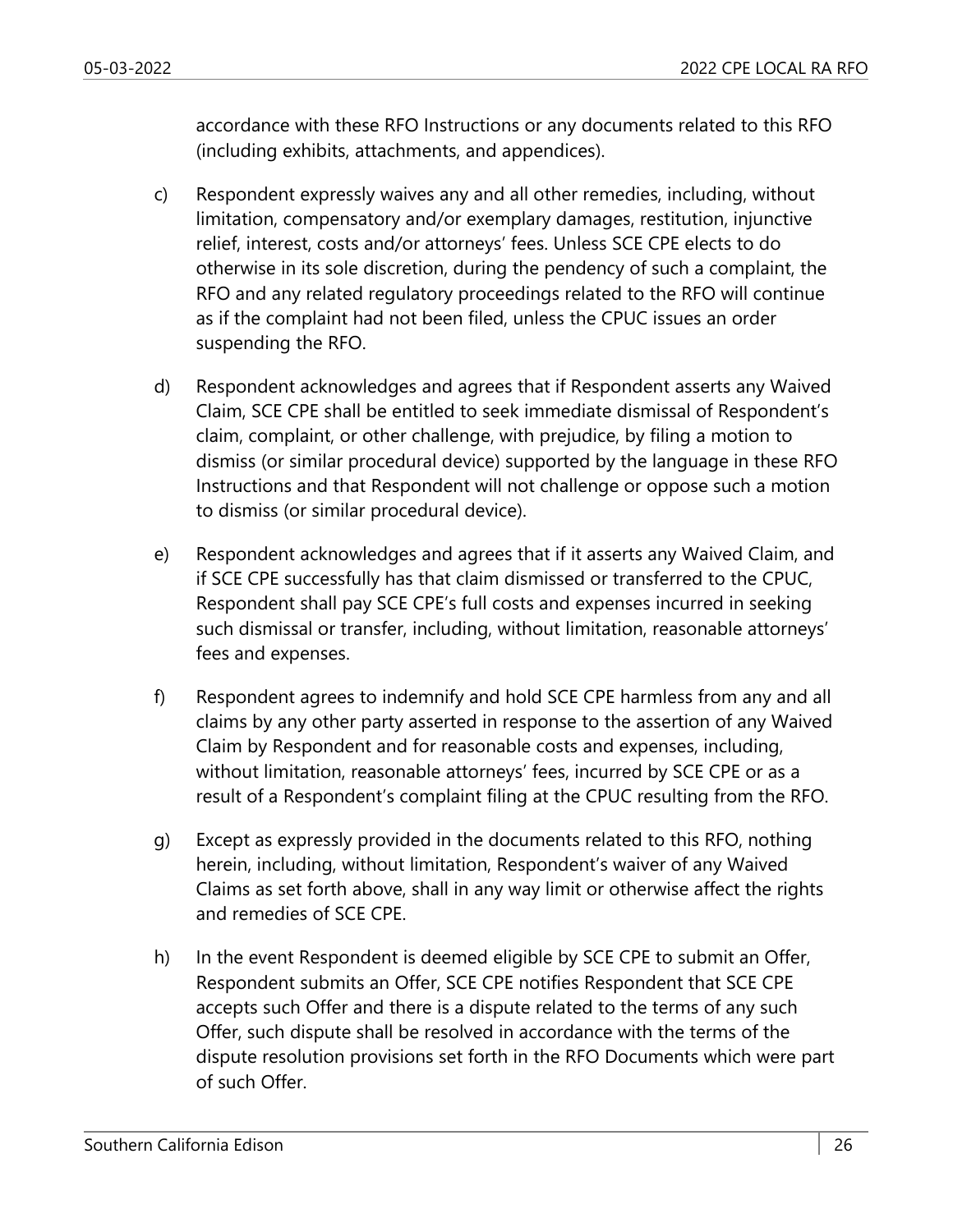#### **14. Respondent's Representations, Warranties & Covenants**

By participating in this RFO, including, without limitation, by submitting an Offer, Respondent (A) agrees to be bound by the conditions of the RFO, including the terms of these RFO Instructions; and (B) makes the following representations, warranties, and covenants to SCE CPE, which representations, warranties, and covenants shall be deemed to be incorporated in their entireties into each of Respondent's Offers:

- a) Respondent has read, understands and agrees to be bound by all terms, conditions and other provisions of the RFO Documents.
- b) Respondent has had the opportunity to seek independent legal and financial advice of its own choosing with respect to the RFO, the RFO Documents, and these RFO Instructions, including any exhibits, attachments, and appendices to such documents.
- c) Respondent has obtained all necessary authorizations, approvals and waivers, if any, required by Respondent to submit its Offer and required to enter into and execute any Agreements negotiated with SCE CPE in accordance with the term sheets attached to these RFO Instructions or in the forms attached to these RFO Instructions..
- d) Respondent's Offer complies with all applicable laws and regulations.
- e) Respondent (a) has not engaged, and covenants that it will not engage, in any communications with any other actual or potential participant in the RFO concerning this solicitation, price terms in Respondent's Offer, or related matters, without disclosure to SCE CPE and a waiver by SCE CPE of any applicable confidentiality provisions, including, but not limited to those set forth in the Confidentiality Agreement and these RFO Instructions, and (b) has not engaged in collusion or other unlawful or unfair business practices in connection with this RFO.
- f) Each Offer submitted by Respondent (a) is a Offer subject only to SCE CPE's contingent selection, in SCE CPE's sole discretion, and (b) in the event there is any dispute related to the terms of any such Offer, such dispute shall be resolved in accordance with the terms of the dispute resolution provisions set forth in the RFO Documents which were part of such Offer.
- g) The information and documents submitted by Respondent to SCE CPE in connection with this RFO are true and accurate as of the date of Respondent's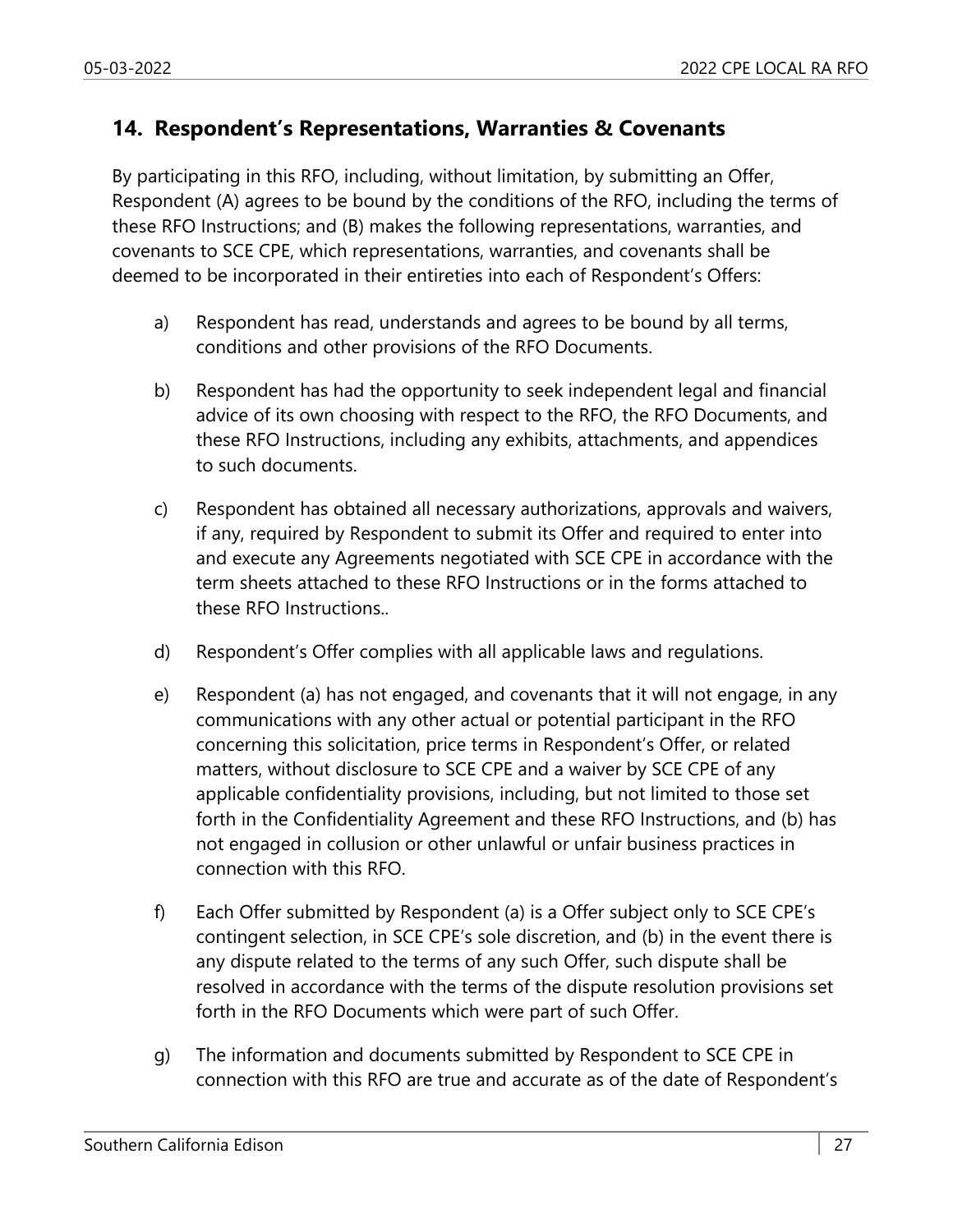Offer submittal. Respondent covenants that it will promptly update such information upon any material change thereto.

#### **15. Respondent's Offer & Acknowledgement**

By participating in this RFO, including, without limitation, by submitting an Offer, Respondent acknowledges and agrees that:

- a) SCE CPE may rely upon all of Respondent's representations, warranties, and covenants in this RFO (including, without limitation, in these RFO Instructions, in the RFO Documents and in any Offer submitted by Respondent);
- b) SCE CPE may disclose information as set forth in the Confidentiality Agreement and as described in these RFO Instructions; and
- c) In SCE CPE's evaluation of Offers pursuant to this RFO, SCE CPE has the right to disqualify a Respondent that is unwilling or unable to meet SCE CPE's credit requirements, or any other requirements of this RFO, as determined by SCE CPE in its sole discretion.

BY PARTICIPATING IN THIS RFO, INCLUDING, WITHOUT LIMITATION, BY SUBMITTING AN OFFER, RESPONDENT ACKNOWLEDGES AND AGREES THAT ANY BREACH BY RESPONDENT OF ANY OF THE REPRESENTATIONS, WARRANTIES AND COVENANTS IN THESE RFO INSTRUCTIONS AND ALL OTHER RFO DOCUMENTS SHALL CONSTITUTE GROUNDS FOR IMMEDIATE DISQUALIFICATION OF SUCH RESPONDENT, IN ADDITION TO ANY OTHER REMEDIES THAT MAY BE AVAILABLE TO SCE CPE UNDER APPLICABLE LAW, AND DEPENDING ON THE NATURE OF THE BREACH, MAY ALSO BE GROUNDS FOR TERMINATING THE RFO IN ITS ENTIRETY, OR FOR PROHIBITING RESPONDENT FROM PARTICIPATING IN FUTURE SOLICITATIONS OR PLACING ADDITIONAL REQUIREMENTS ON RESPONDENT IN FUTURE SOLICITATIONS.